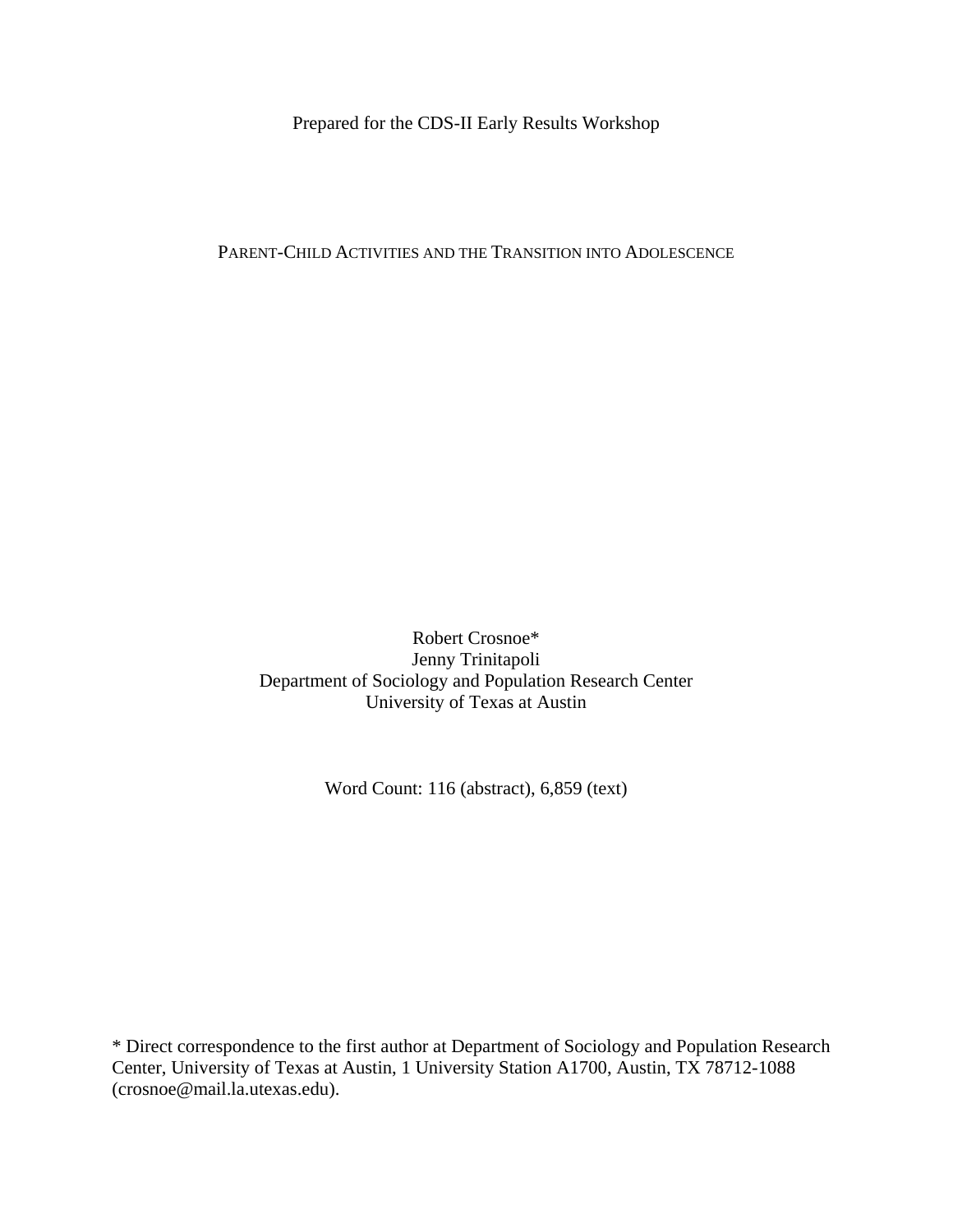Parent-Child Activities and the Transition into Adolescence

# **ABSTRACT**

Drawing on time use data from the Child Development Supplement of the Panel Study of Income Dynamics, this study identified five different profiles of shared time between parents and children during the elementary school years. While all profiles had high rates of shared television viewing, some were oriented towards in-home activities and others to activities outside the home (e.g., cultural events). These latter profiles tended to be higher in socioeconomic advantage, and the children in them tended to demonstrate greater gains in math, but not reading, achievement across the transition into adolescence. In adolescence, shared activity profiles favored low amounts of shared time between parents and adolescents across activities and disfavored shared time in public domains.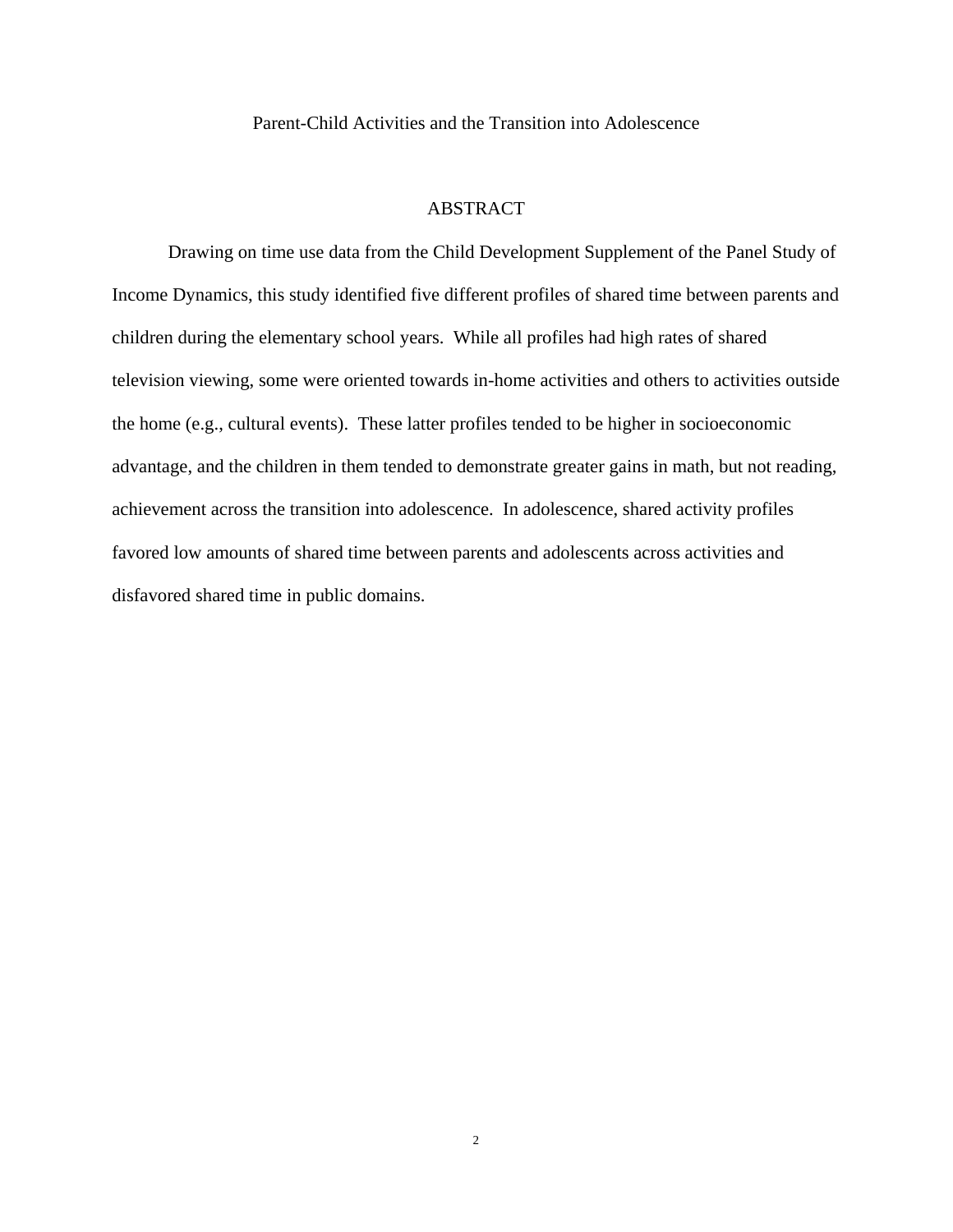## Parent-Child Activities and the Transition into Adolescence

Practically axiomatic in both scientific and popular circles is the notion that the family is a primary context of youth development. How young people grow, what they learn, the kinds of adults they become—all of these things are deeply rooted in what happens at home. Not surprisingly, therefore, the family has been the dominant focal point of social and behavioral research on children and adolescents for decades. This rich tradition has shed incredible light on the core elements of family life, such as emotional attachments among family members, active parenting behaviors, and family material resources, as well as on the risks and benefits of these elements for the developmental outcomes of young people (Steinberg, 2001; Cox & Paley, 1997). Although traditionally less often the focus of research and theory, the simple, mundane routines of everyday family life—how and with whom family members spend their time—are also crucial to understanding the paths that young people follow through the early life course, including how effectively they adapt to extra-familial contexts and institutions and how well they make important developmental transitions.

This study delves into the quotidian side of family life by exploring the ways in which patterns of shared activity between children and their parents shape how these children make the transition into adolescence. Historically, this transition has been characterized by a gradual loosening of intergenerational bonds and a slow disengagement from academic pursuits (Furstenberg, 2000; Eccles et al., 1993; Dornbusch, 1989). While normative, these trends are certainly not monolithic, and the variability that does exist, we argue, is tied to the inner workings of family life, including shared face-to-face time with parents. Thus, we draw on timeuse data from the Child Development Supplement (CDS) of the Panel Study of Income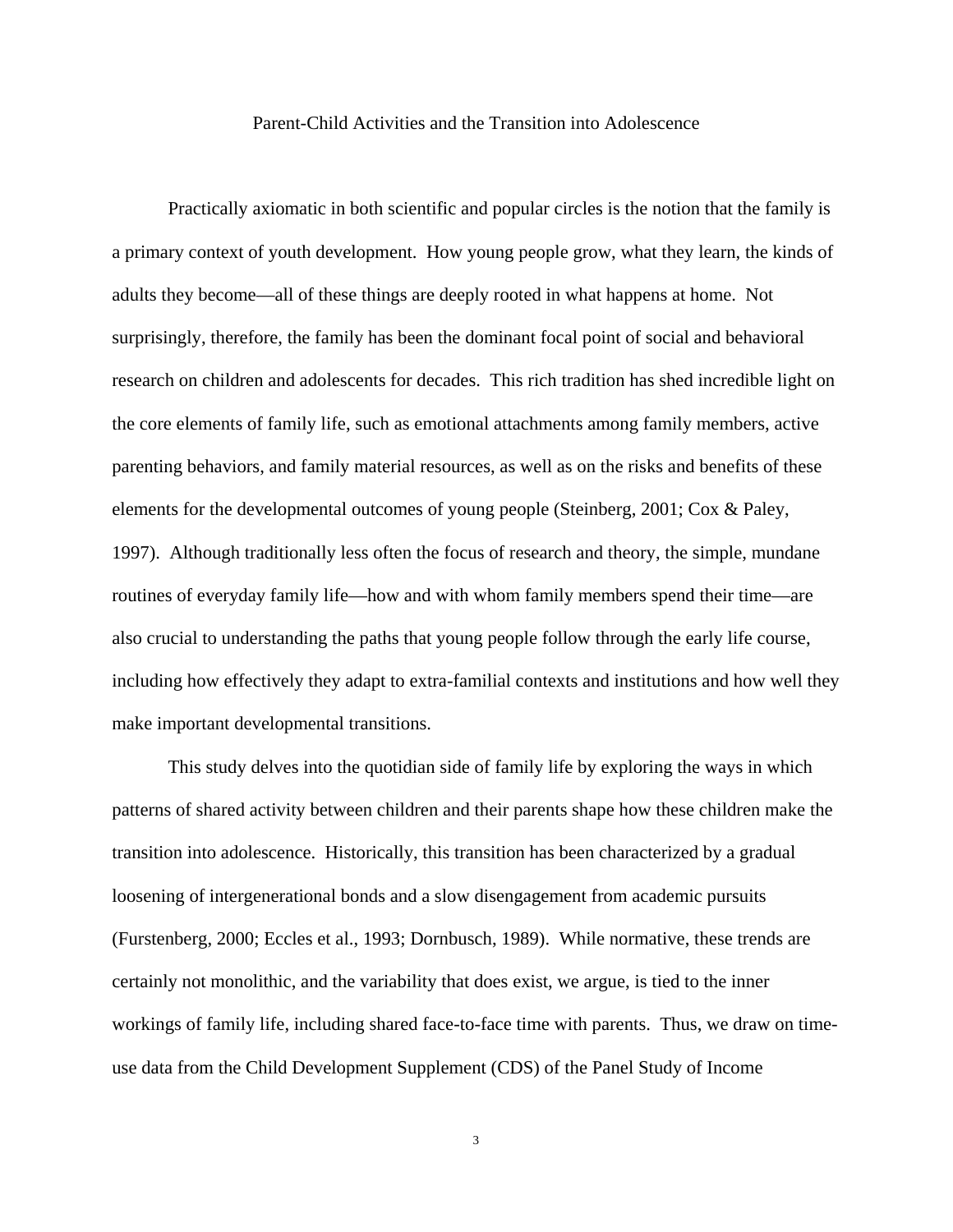Dynamics (PSID) (Hofferth, 1998) to identify multiple, unique configurations of parent-child activities and then gauge the extent to which these intergenerational configurations in *childhood* shape both rates of learning and intergenerational relations in *adolescence*.

The significance of this line of research lies in three areas. Conceptually, studying the connection between aspects of family life not explicitly education-focused and the actual learning of children deepens our understanding of the home-school partnership, how family ties can serve as conduits of social capital, and how life course transitions are embedded in family contexts (Crosnoe & Elder, 2004). Methodologically, leveraging time use data in a nationally representative sample offers a valuable window into the day-to-day routines of family life that both undergird and manifest the core elements of parent-child relationships in the American population (Sayer, Bianchi, & Robinson, 2004). Finally, in practical terms, the study of family activity patterns related to positive intergenerational and academic experiences across the transition from childhood to adolescence identifies specific tools by which families and schools can combat the problems associated with this often disruptive transition (Coleman, 1990). *Family Activities in Childhood* 

Parents and children spend their time together in many ways (Sayer et al., 2004; Hofferth, 1998). Sometimes time is spent in structured activities, sometimes doing nothing much at all besides being together. Sometimes it involves sustained interaction between parents and children, sometimes parallel activity. Sometimes it is shared inside the home, sometimes in the community. Sometimes it is positive in nature, sometimes not so rewarding.

Regardless of the actual form, parent-child activities are fundamental to understanding the parent-child relationship and, given the well-documented developmental significance of parent-child relationships, to understanding child development (Call & Mortimer, 2001; Cox &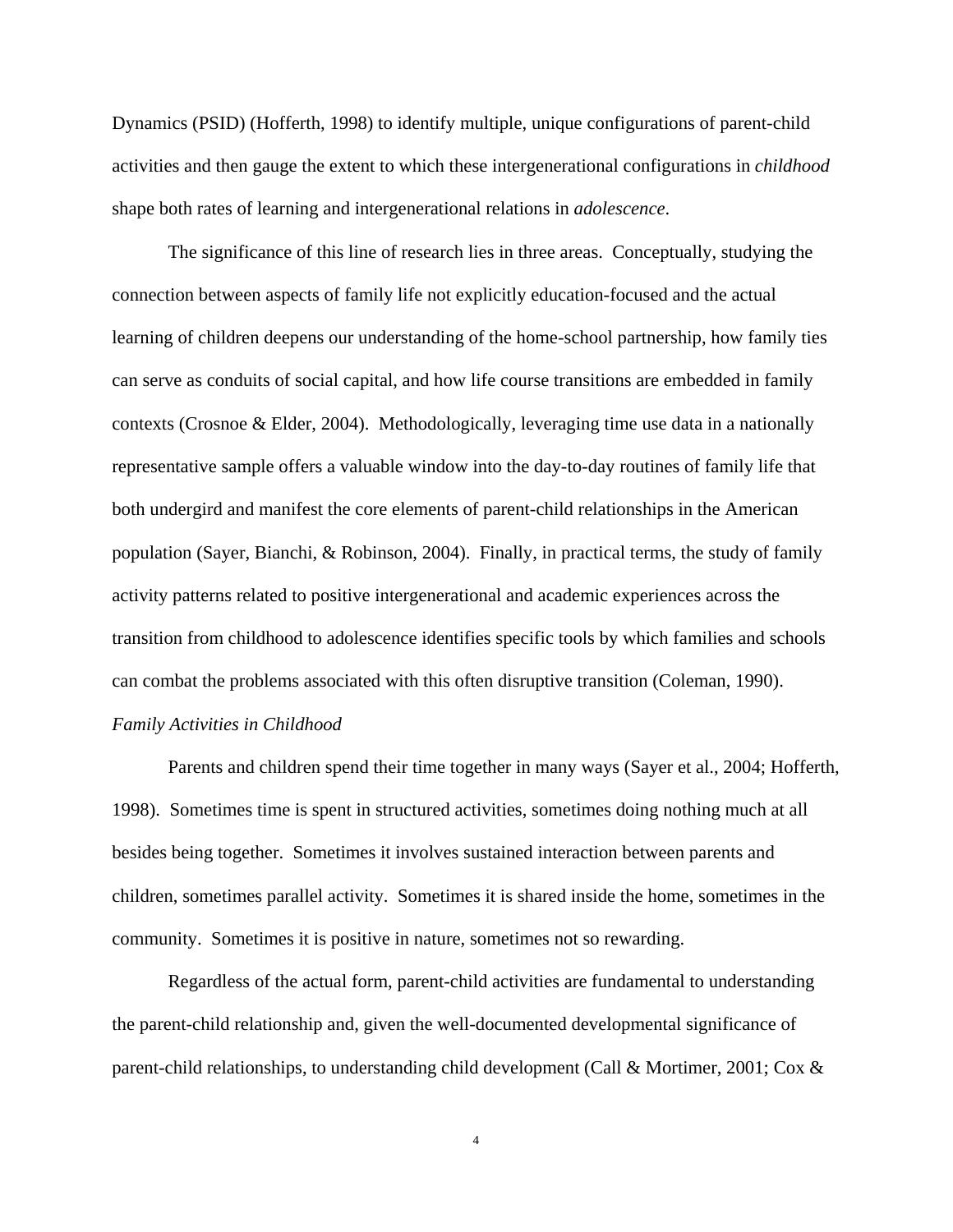Paley, 1997). The potential developmental significance of parent-child activities is rooted in two distinct, yet related mechanisms, the first more commonly studied in developmental psychology, the second more commonly studied in sociology. First, these activities shape developmental outcomes by strengthening the emotional bonds between children and their parents, which, according to attachment and related theories, serve as secure foundations for youth development. With this foundation, young people have more confidence to navigate the external world, to meet challenges that come with rapid changes in their lives and environments, and to successfully complete the multiple developmental tasks of the early life course, including identity formation and the learning of responsibility (Amato & Gilbreth, 1999; Grotevant, 1998; Demo & Acock, 1996; Bowlby, 1988). Second, parent-child activities are an important conduit of social capital. Parents who spend more time with their children are in a better position to pass down their values and expectations, and, especially when these activities occur outside the home, they are better able to link their children into social networks that will provide future opportunities (Furstenberg et al., 1999; Furstenberg & Hughes, 1993; Coleman, 1988).

Given this multi-dimensional significance of parent-child activities in the lives of young people, this study measures the amount of time that parents and children spend together inside and outside the home in four activities linked by prior research to child development: watching television, playing sports, attending cultural events, and participating in educational activities (Chin & Phillips, 2004; Zick, Bryant, & Osterbacka, 2001; Furstenberg et al., 1999; Pianta & Walsh, 1996). Our aim is not simply to recreate what is already known about each of these activities. Instead, we move past the question of whether any of these activities is developmentally significant in their own right to the broader of question of how these activities come together within specific families. In other words, we strive for a *holistic* approach to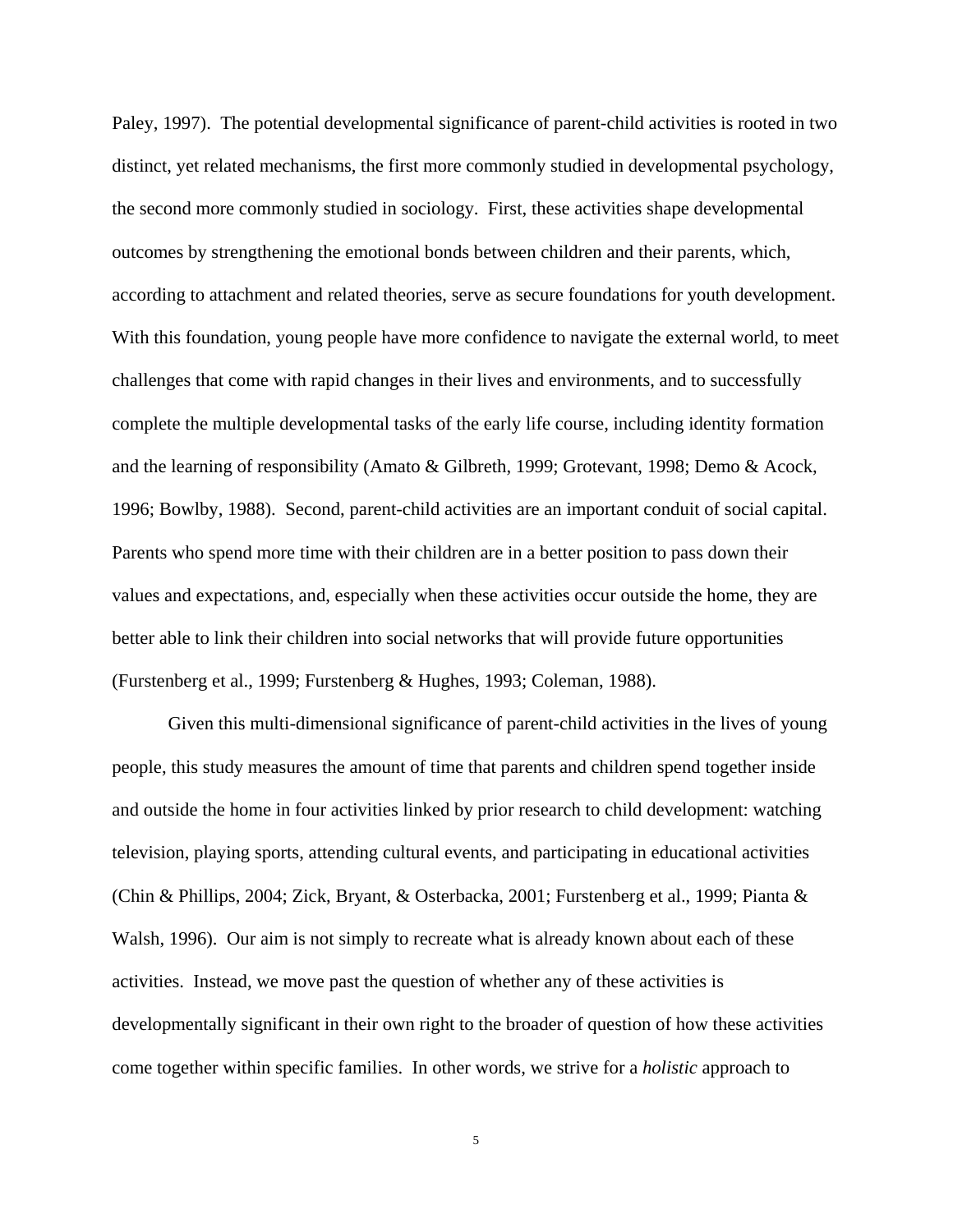parent-child activities that recognizes that the general climate of parent-child activity is probably more important than any one activity by itself (Magnusson & Cairns, 1996).

The first objective of this study, therefore, is to answer the question: on the average day in the life of a family, what types of things to children and their parents do together? Our expectation is, in some families, children simply do not spend much time with their parents at all but that, in others, parents and children spend a good deal of time together doing multiple things. Moreover, we expect that somewhere in the middle of these two extremes will be families in which parent-child activity is concentrated inside the home and those in which it is concentrated outside the home. In these families, time is shared, but only in certain domains.

# *Early Activities and Later Learning*

As already discussed, one reason parent-child activities are important foci of social and behavioral research is because, through their connections to emotional bonding and social capital, they play a significant role in child development. To assess this developmental significance, this study explores how children in families with different activity profiles fare in a key arena—education—as they cross from childhood into adolescence.

The transition into adolescence does have important academic implications, with interests and motivations declining and inequalities deepening (Eccles et al. 1993). This academic disruption is problematic for multiple reasons, not the least of which is that secondary schooling is the very foundation of long-term educational trajectories and, ultimately, socioeconomic attainment (Schneider & Stevenson, 1999; Kerckhoff, 1993). Thus, determining when and how some young people maintain high rates of learning across this transition goes a long way towards predicting the future. A key argument of this study is that such "maintenance" may be related to the types of shared activities that occur in the years leading up to this transition.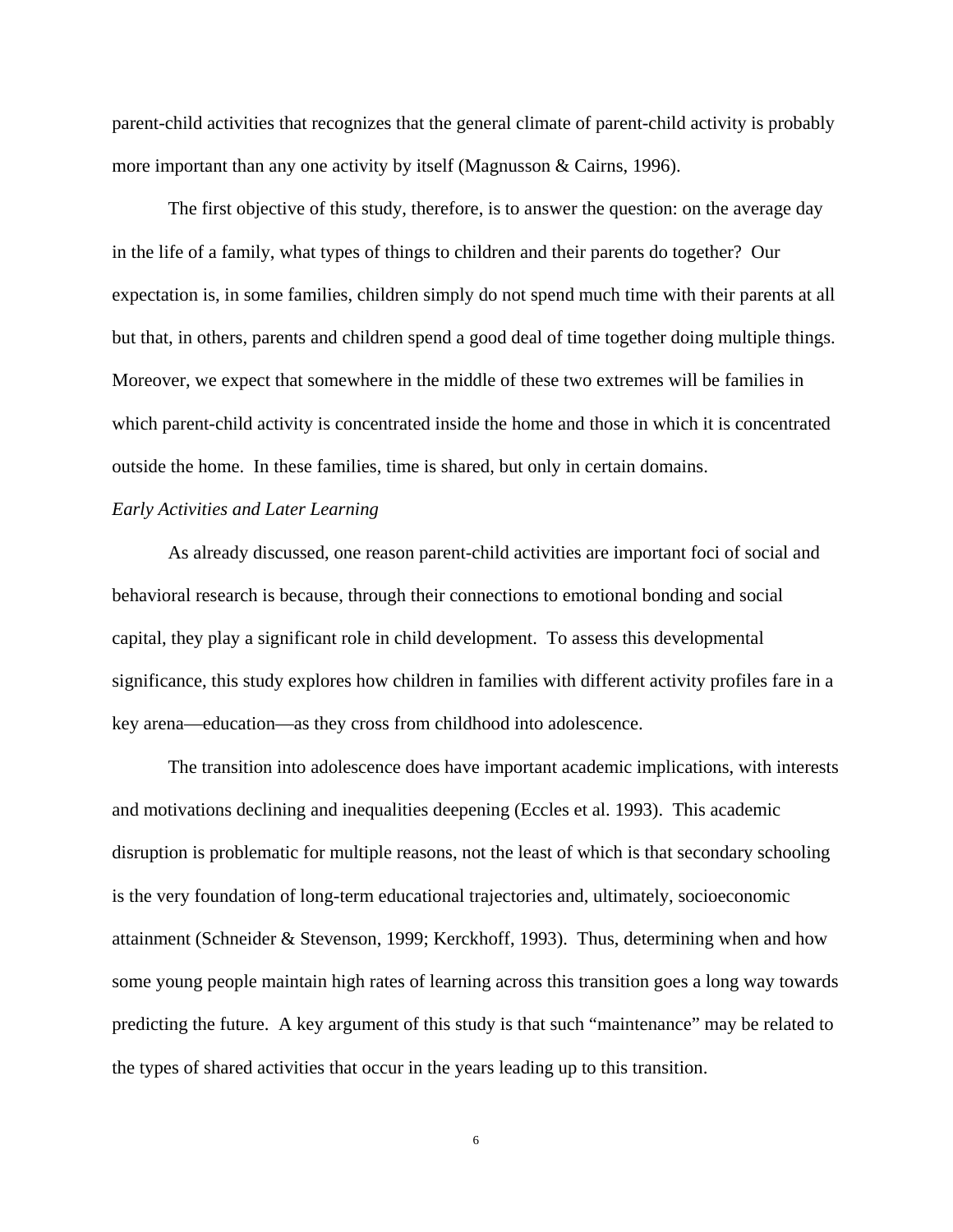The second objective of this study, therefore, is to determine the extent to which different configurations of parent-child activities during *childhood* predict achievement gains in core curricula during *adolescence*. Our expectations are two-fold. First, children who are uninvolved with their parents will demonstrate the lowest gains across this transition because their relationships with parents afford them less emotional bonding and access to social capital, and children who are involved with their parents across multiple domains of activity will demonstrate the highest gains because their relationships with parents will provide maximum opportunity for the forging and maintenance of bonding and social capital. Second, the achievement patterns of children whose activities with parents are concentrated in either the private or public domain will fall somewhere in the middle, but the children with more publicly-oriented relationships with their parents will out-achieve those with more privately-oriented relationships because the former will have equal opportunity to bond but greater access to social capital.

Drawing on holistic activity patterns in the tracking of gains in learning across a life course transition in which such gains are often jeopardized provides a unique perspective on the linkages between the two key institutions of the early life course. This approach allows us to consider the actual types of activities, and the connections among types, that may make a difference in schooling careers and, in the process, to determine whether the value or risk of any one activity is tempered by the other activities with which it occurs. For example, excessive television watching may be problematic for academic pursuits, but will the same be true if this activity is just one piece in a broad tapestry of activities shared between parents and children? *Continuity and Change in Shared Activities Across the Transition to Adolescence* 

Of course, as children grow and develop, their relationships with parents also evolve. In particular, the transition into adolescence marks a tidal shift in the nature of intergenerational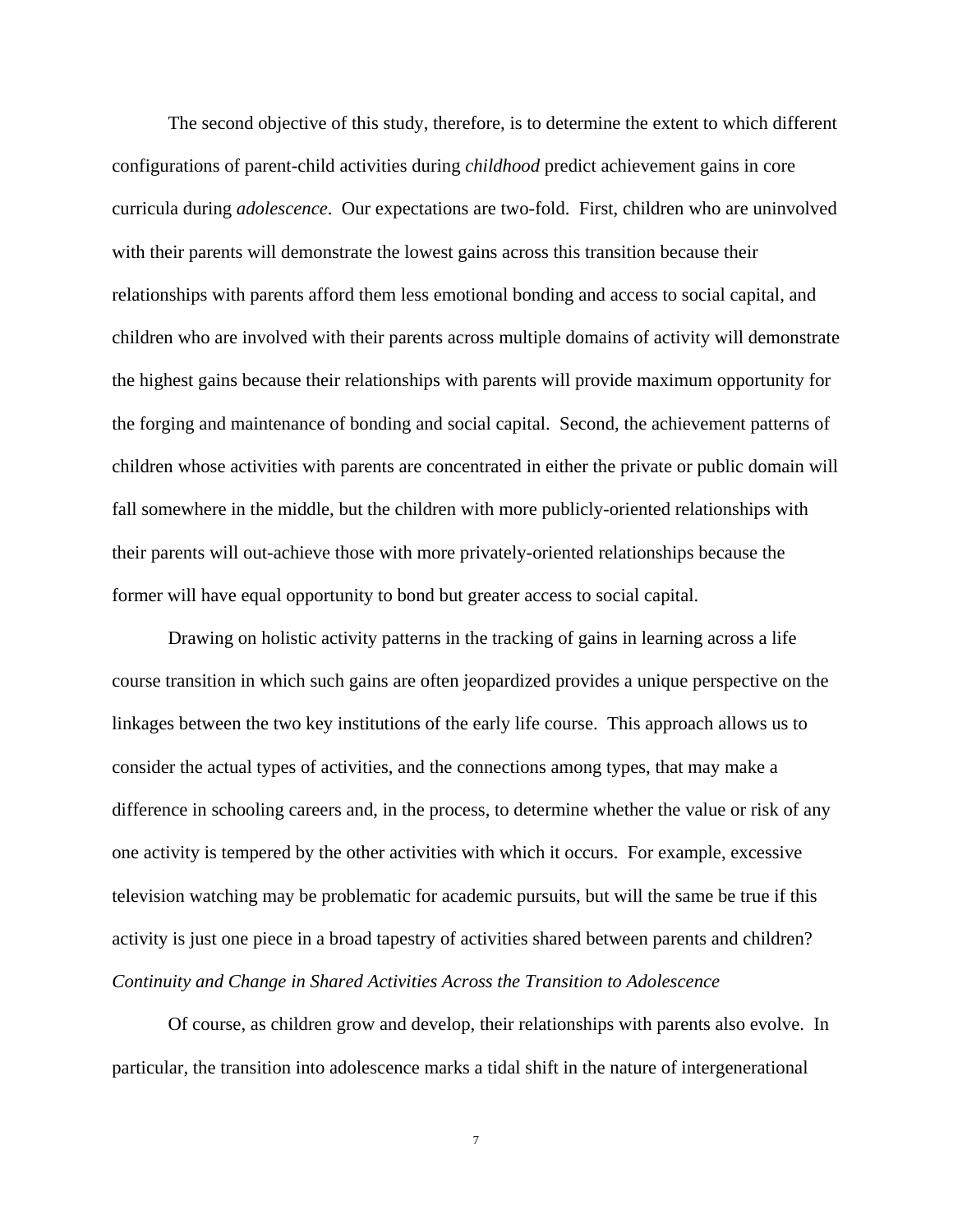relations within families (Steinberg, 2001). Given this, activity patterns that characterize childhood are unlikely to carry over into adolescence, even though some stability in how time is shared may exist. To assess such continuity and change in shared activities across the transition into adolescence, this study examines whether and how parent-child activity patterns in childhood forecast parent-child activity patterns in adolescence.

During the transition into adolescence, young people spend less and less time with their parents for a variety of reasons—they become more peer-oriented and more mobile, they desire more independence and autonomy, they have busier schedules (Steinberg, 2001; Call & Mortimer, 2001; Furstenberg, 2000; Dornbusch, 1989). Much like the academic trends related to the transition into adolescence, however, this corresponding family trend is the general rule but not a universal. The kinds of relationships that children and their parents build *early* on is likely to shape the kinds of relationships that they manage and negotiate at *later* points.

The third objective of this study, therefore, is to identify the activity profiles—again encompassing television, sports, cultural events, and education—that characterize adolescents' relationships with their parents and then to examine how these adolescent-specific profiles map onto the child-specific profiles that preceded them. Our expectation is that all families will demonstrate a trend towards less shared activity, but that this trend will be more distinct among families with profiles characterized by the highest level of public activities because activities that occur outside the home will be the most difficult to maintain in the face of busier schedules and adolescent demands for autonomy. At the same time, however, we expect that shared activities will not simply disappear in families that earlier demonstrated the most public profiles but instead that they will shift to more private settings.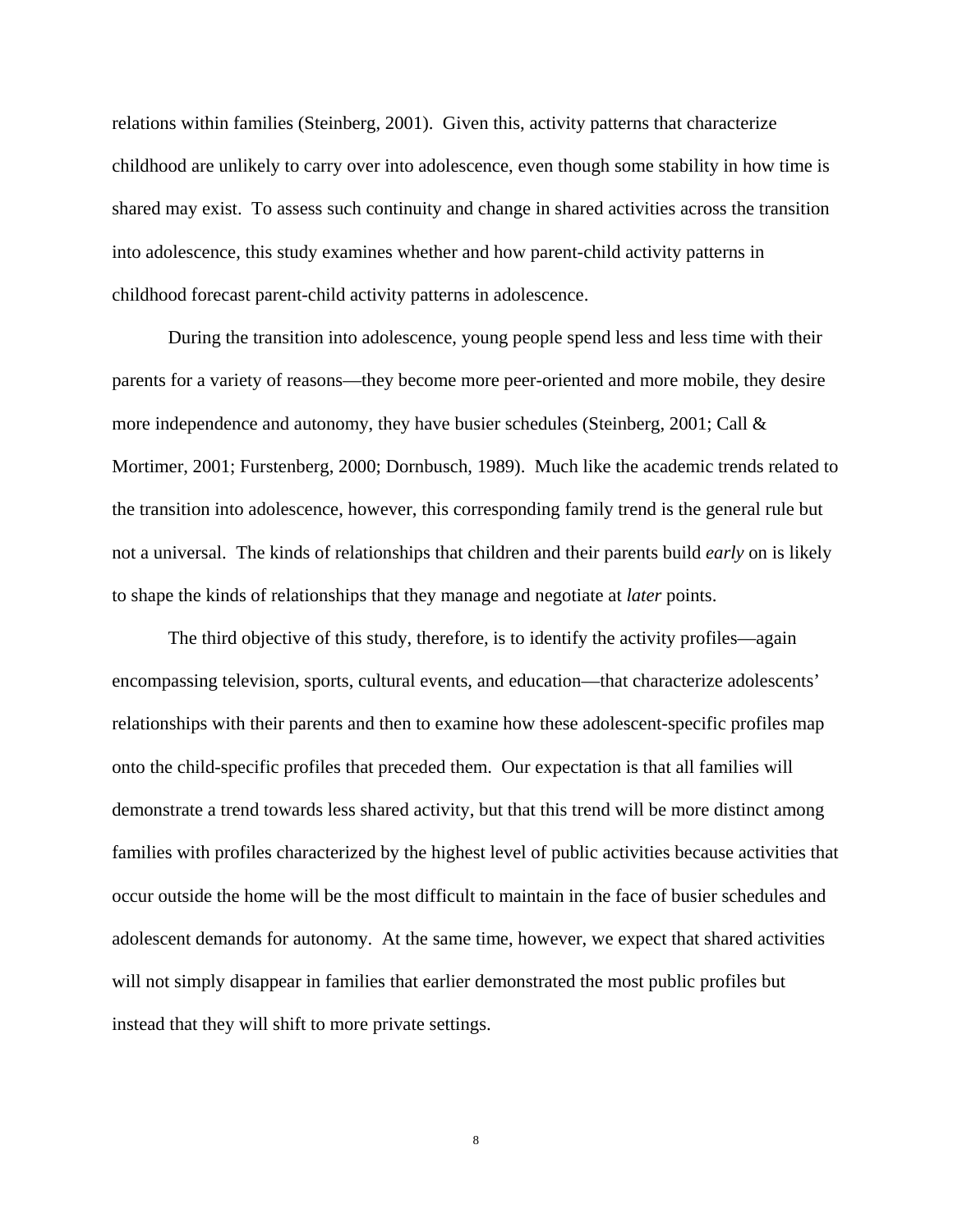### *METHODS*

## *Data and Sample*

The PSID is a longitudinal study of a representative sample of U.S. individuals and the families in which they reside that has been tracked at annual and then biennial intervals since 1968. In 1997, the PSID supplemented its core data collection with the CDS—additional information on PSID parents and any children they had up to 12 years of age. The objective of the CDS was to provide researchers with a comprehensive, nationally representative, and longitudinal data base of children and their families with which to study the dynamic process of early human capital formation. Out of the 2,705 families selected for CDS-I in 1997, 2,394 families (88%) participated in data collection, providing information on 3,563 children. In 2002- 2003, CDS re-contacted families in CDS-I who had remained active in the PSID panel up to 2001. CDS-II successfully re-interviewed 2,017 families (91%) who provided data on 2,908 children/adolescents who were between the ages of 5 and 18. For more information on these data, see the PSID website at *www.psidonline.isr.umich.edu*.

Four selection filters were employed to create the specific sample for this study. First, we selected a cohort of children from CDS-I, those aged 7-12, in order to ensure that all children in our sample were school-aged in the first wave and adolescents in the second. Second, we only included the portion of these CDS-I children who also participated in CDS-II in 2001. Third and fourth, because of the centrality of time use and academic achievement to the aims of this study, we only included young people who had time use data in both the 1997 and 2001 data collections and then applied the same selection filter for achievement test data. This selection process left a final study sample of 857 children. According to the statistics presented in Table 2, the selection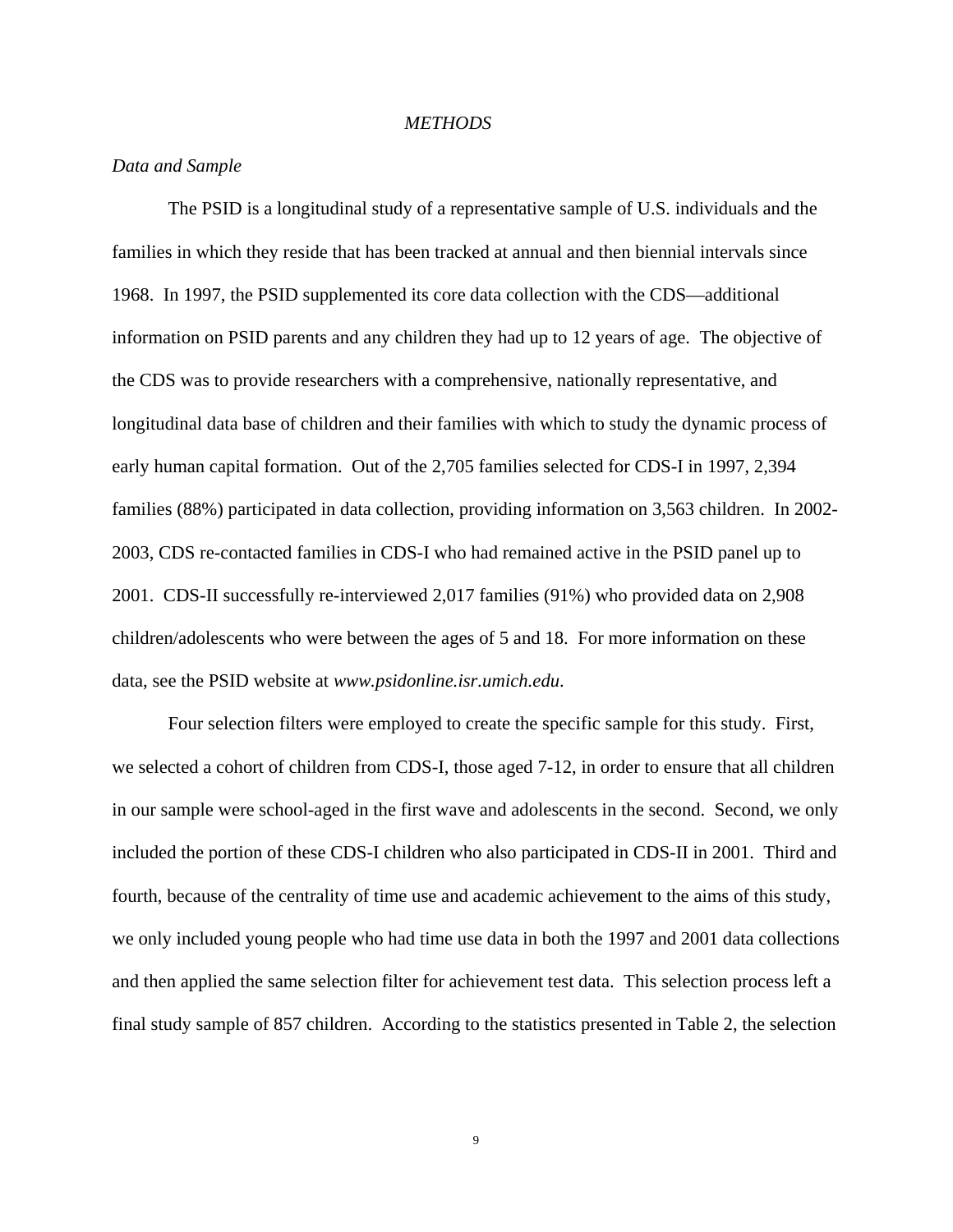filters did skew the study sample slightly towards younger White girls with college-educated parents, but this bias was not extreme and, we argue, was balanced by the necessity of each filter.

# [Table 1 About Here]

### *Measures*

Descriptive statistics for all study variables are included in Table 2.

# [Table 2 About Here]

*Academic achievement.* In CDS-I and CDS-II, interviewers administered standardized educational achievement tests to all study children. The Woodcock-Johnson Psycho-Educational Battery-Revised (WJ-R) is a well-established and respected diagnostic that provides researchers with information on several dimensions of intellectual ability, including current developmental status, degree of mastery in reading and mathematics, and group standing (either age or grade group). We selected two subtests to measure reading and math achievement respectively: the Letter-Word and the Applied Problems tests. The Spanish version of the WJ-R (Batería-R, Form A) was used for children whose primary language was Spanish. The mean scores on these tests hovered around 100 at each wave of data collection.

*Time use*. One major advantage of CDS was its administration of time diaries at each wave of data collection. For each study child, these diaries provided detailed accounting of the type, number, duration, and location of activities during sampled 24-hour days, beginning at midnight for one randomly sampled weekday and one randomly sampled weekend day. They also collected information on the context of the activity by specifying with whom the child was doing the activity and who else was present at, but not engaging in, the activity. With these diaries, we created variables indicating the amount of time per week children spent in four key activities with their parents: watching television, participating in 12 types of physical recreation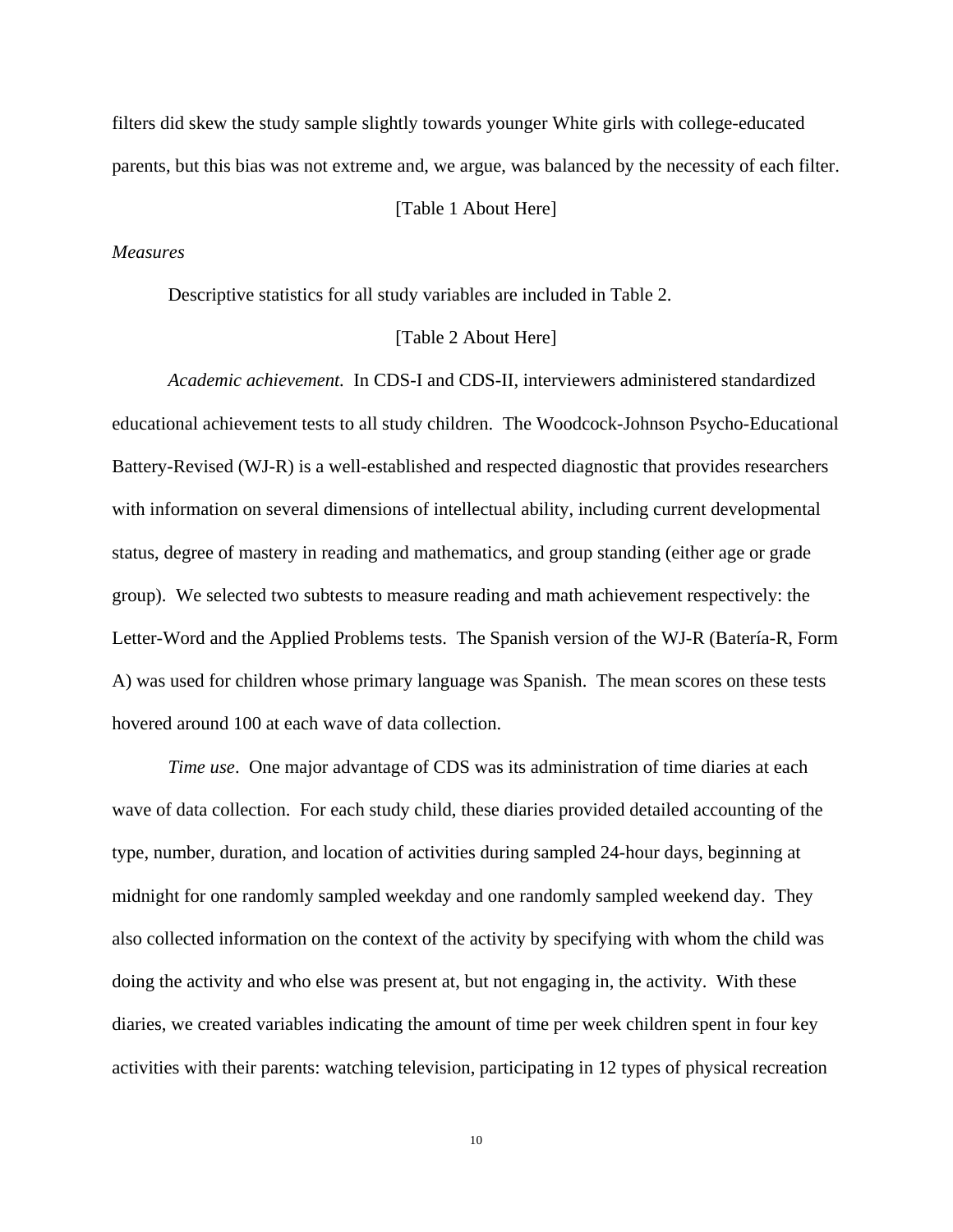(including team sports, hiking, fishing, playground activities), attending 19 types of cultural events (including theater, zoos, and public sporting events), and participating in 7 educational activities (including reading, homework, working on school projects). For each primary activity, we summed the amount of time that the child had spent in this activity with a parent present (mother, father, step-mother, or step-father) over the two-day diary collection period. The highest values on these scales, therefore, were for those children who spent the most time with their parents in certain activities and not necessarily those who had spent the most time participating in those activities. The focus was on shared time, not total time.

*Sociodemographic characteristics*. To account for demographic and family-related variability in the associations of interest, this study also created a set of variables for use as controls in multivariate analyses: age (at time of CDS-I), gender ( $1 =$  female,  $0 =$  male), race/ethnicity (dummy variables for non-Latino/a White, African-American, Latino/a, Asian-American, Other race/ethnicity), family structure ( $1 = two$  married biological parents,  $0 = all$ other families), number of other children living in the household, parent education  $(1 = at least$ one college-educated parent,  $0 = no$  college-educated parents, with the modal category imputed for missing cases and a binary marker of missingness used as a control), and parent employment (dummy variables for two parents, father only, mother only, and no parent employed). *Plan of Analyses* 

The analyses in this study preceded in three stages. The first stage involved the identification of typical profiles of shared parent-child activities. Cluster-analytic techniques sorted study children into groups with different configurations of the amount of time they spent with their parents in each of the four activities measured in this study. Because of the number of observations in PSID, we were unable to use a hierarchical clustering procedure and instead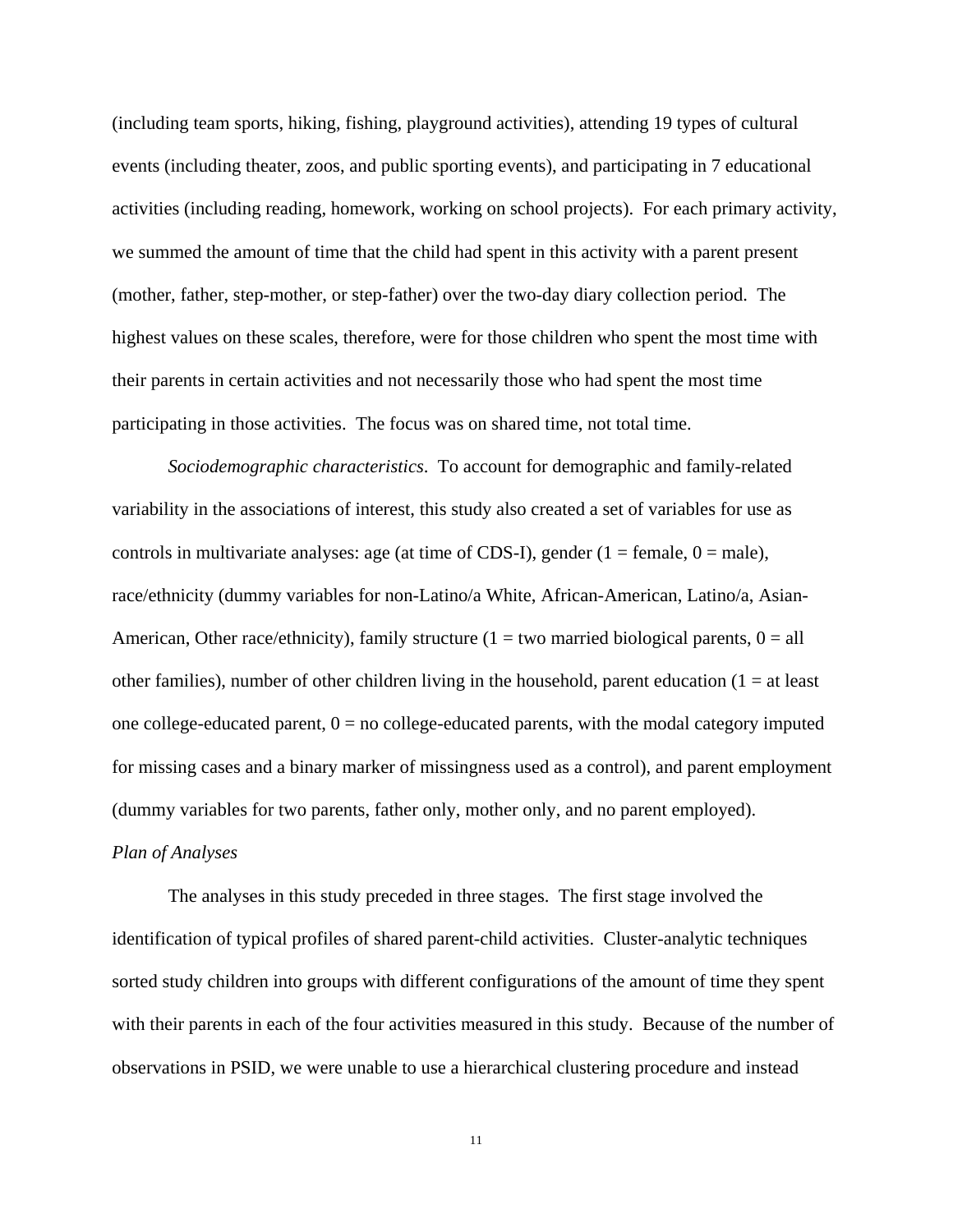employed kmeans clustering in STATA, a nonhierarchical clustering method that assigned observations to the appropriate cluster through an iterative procedure based on the z-scores of the four activity variables. After specifying the number of cluster seeds and initially partitioning the observations, STATA calculated Euclidean distances and assigned observations to the nearest centroid. To obtain an optimal result, in which clusters represented homogeneous groupings, we considered several cluster solutions (4–6) and ultimately decided on the five-cluster solution, which provided distinct substantive clusters that most closely matched our theoretical expectations in a parsimonious way. Each cluster represented a type of activity profile children and adolescents in the same cluster spent similar amounts of time with their parents in similar types of activities. This procedure was conducted for both the 1997 and 2001 waves.

The second and third stages of analyses involved the use of the Wave I clusters as predictors of Wave II outcomes. To measure the association between shared activity profiles in childhood and achievement gains between childhood and adolescence, the Wave II WJ-R scores were regressed on the Wave I profile dummy variables, the full set of control variables, and the Wave I WJ-R test score. Finally, to measure the continuity and change in shared activity profiles between childhood and adolescence, Wave II shared activity profile membership was regressed on the Wave I shared activity profile dummy variables and the full set of control variables. All multivariate models were estimated in STATA, which allowed sample weighting to adjust for the differential probabilities of selection due to the original PSID sample design and subsequent attrition and, moreover, corrected the family-based clustering of the CDS sample to produce robust standard errors. Linear regression was used to estimate the Wave II achievement outcomes, multinomial logistic regression to estimate the Wave II shared activity profiles.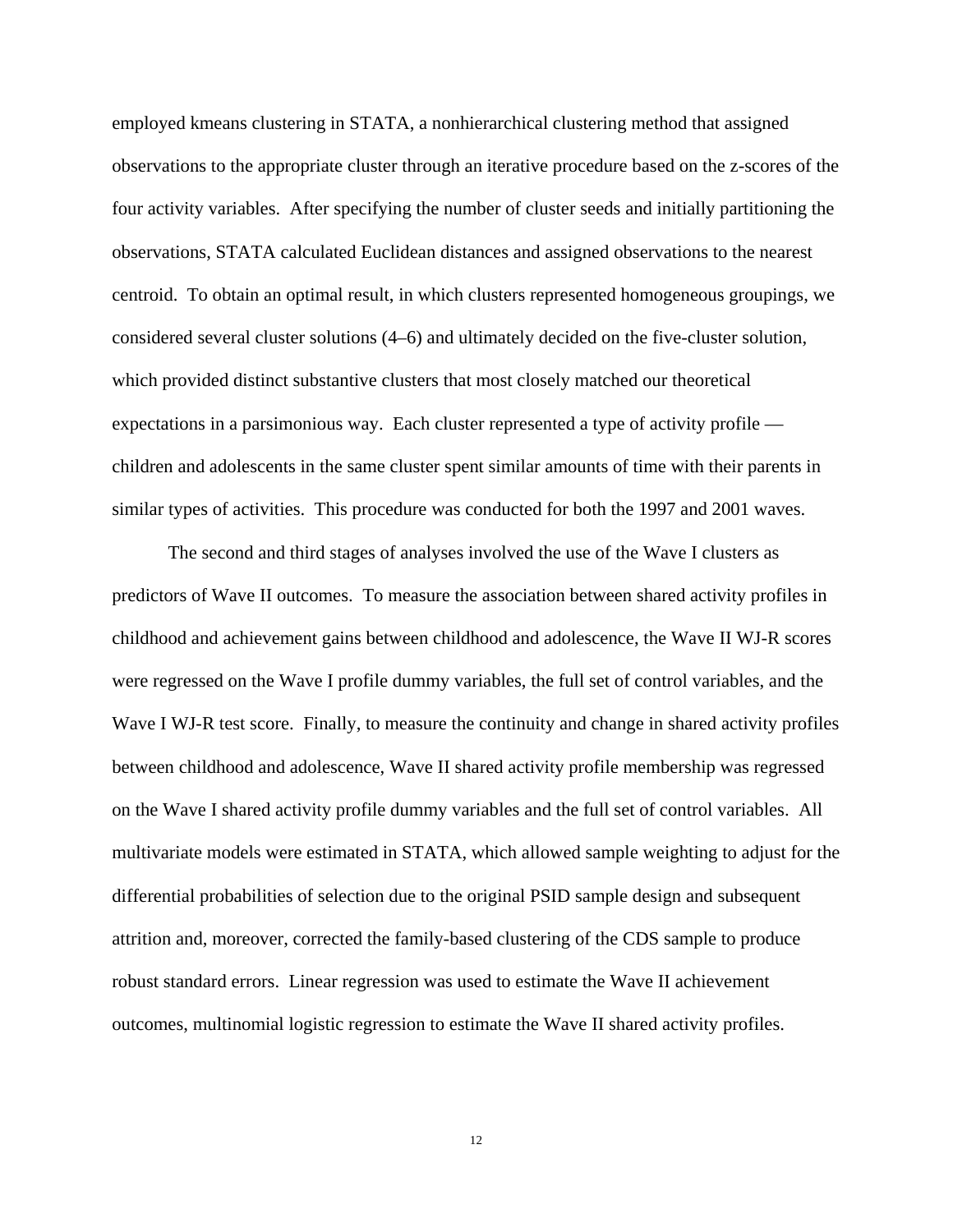## *RESULTS*

## *Shared Activity Profiles in Childhood*

The first objective of this study was to identify basic configurations of shared time between parents and their children. As already described, these configurations were identified through cluster analysis of four shared time use measures. The five profiles that emerged from this analysis are presented graphically in Figure 1 (with all shared activity variables converted into z-scores, so that negative numbers represent below average rates and positive numbers represent above average rates). Profile means for selected demographic characteristics and the four shared activity variables (in raw, non-standardized form) are presented in Table 3.

[Figure 1 About Here]

### [Table 3 About Here]

Recall that our expectation was that we would find two relatively homogenous profiles (one high in shared activity across the board, one low) and two "specialized" profiles (one privately-oriented, one publicly-oriented). The actual profiles that emerged from the cluster analysis did not map onto these expectations exactly, but they did tap similar themes. No profile was uniformly high or low on shared activities during childhood. Instead, each profile was characterized by high levels of one or two shared activities and low levels of all other activities. In other words, each profile was specialized in its own way.

First, in the *TV-focused* profile, parents and children had above average rates of shared television viewing but below average rates of everything else. In fact, these parents and children shared about six hours of television viewing during the time period assessed. The families in this profile tended to be less socioeconomically advantaged than those in other profiles—more likely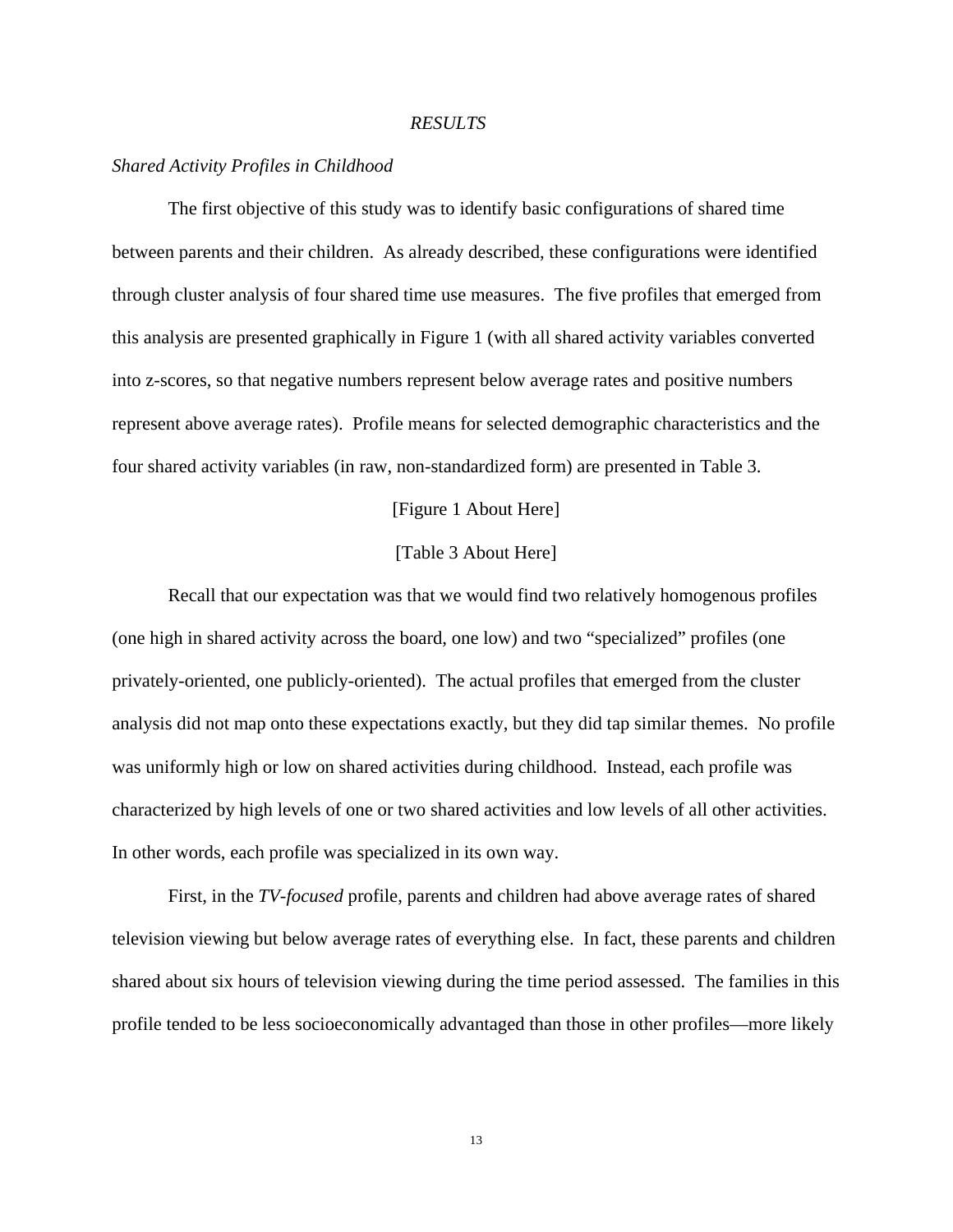to be race/ethnic minorities, somewhat less likely to be headed by college-educated parents. Children in these families scored on the low end of the achievement tests during the same period.

Second, in the *private* profile, parents and children had above average rates of shared time in the two home-based activities (TV watching, educational activities) but below average rates of shared time in the two non-home-based activities (physical recreation, cultural events). Like the TV-focused profile, parents in this profile tended to be less socioeconomically advantaged than other families, and children in this profile tended to score lower on achievement tests during elementary school.

Third, in the *outdoor* profile, parents and children were above average in shared time in only one activity, physical recreation, and they shared the lowest amount of television viewing of all. The families in this profile were evenly split between Whites and race/ethnic minorities, fell somewhere in the middle on most socioeconomic measures, and were the least likely to be headed by two married parents. Children in this profile scored in the middle range on the reading achievement test and at the high end of the math achievement test.

Fourth, in the *cultural* profile, parents and children had above average rates of shared cultural events and educational activities. In fact, the time that they shared in cultural events was, by far, the highest of all. According to Table 3, these families were the only ones to average more than a minute or so of such shared activity, and they actually averaged more than an hour and a half (likely because such activities take a while). These families also had numerous socioeconomic advantages (e.g., most likely to be White, to be headed by married, college-educated, dual-employed parents), and the children in these families scored average to above average on achievement tests.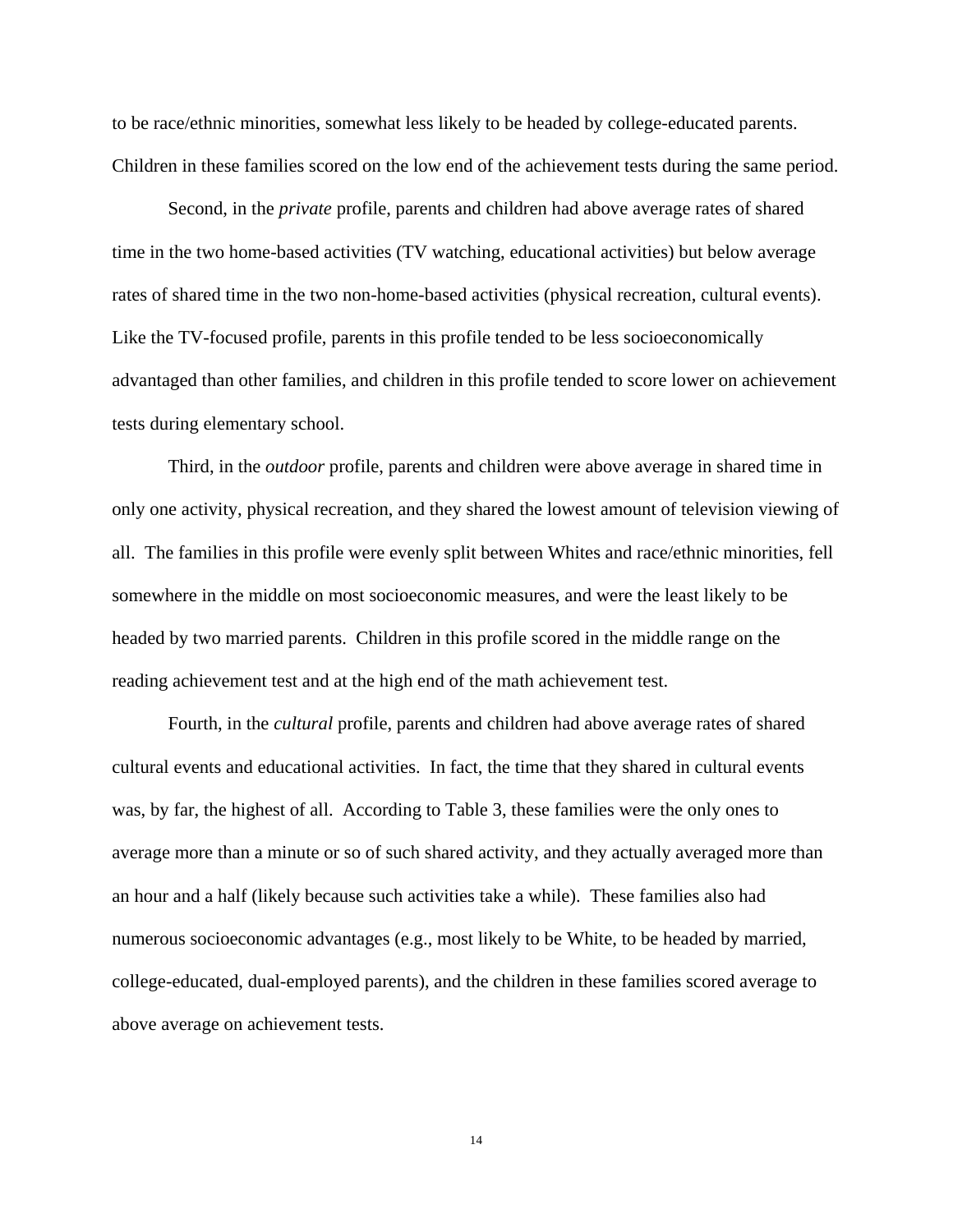Fifth, in the *active* profile, parents and children shared above average amounts of time in physical recreation and educational ventures. The parents in these families tended to be White, married, and college-educated, and the children in these families scored the highest of all children on achievement tests during this period.

A couple of comments about these profiles are warranted. First, Figure 1 gives relative rates of shared activity (e.g., below average, average, or above average), but Table 3 gives absolute rates. Comparing the two revealed that, while the relative amount of television viewing varied across profiles, the absolute level was actually high in all profiles. Television viewing was the most common shared activity in all profiles. Moreover, shared time at cultural events was, for the most part, rare. Second, educational activities and physical recreation tended to be the most variable of shared activities. In most families, parents and children shared at least some time in both, but the amount of shared time in each varied a good deal as did the proportion of total activity accounted for by each.

#### *Childhood Activity Profiles and Achievement Gains into Adolescence*

The second objective of this study was to investigate whether children in these five shared activity profiles differed in their learning gains between childhood and adolescence. Table 4 presents the results of linear regressions of Wave II test scores in two subject areas (controlling for Wave I test scores) designed to determine whether this was indeed the case.

#### [Table 4 About Here]

The first panel in Table 4 contains the results for the WJ-R Letter-Word test, a tool for measuring reading/verbal achievement, administered at Wave II. After controlling for children's initial scores, most sociodemographic factors did not predict adolescents' later scores (African-American status being the one exception). Thus, holding the starting point in reading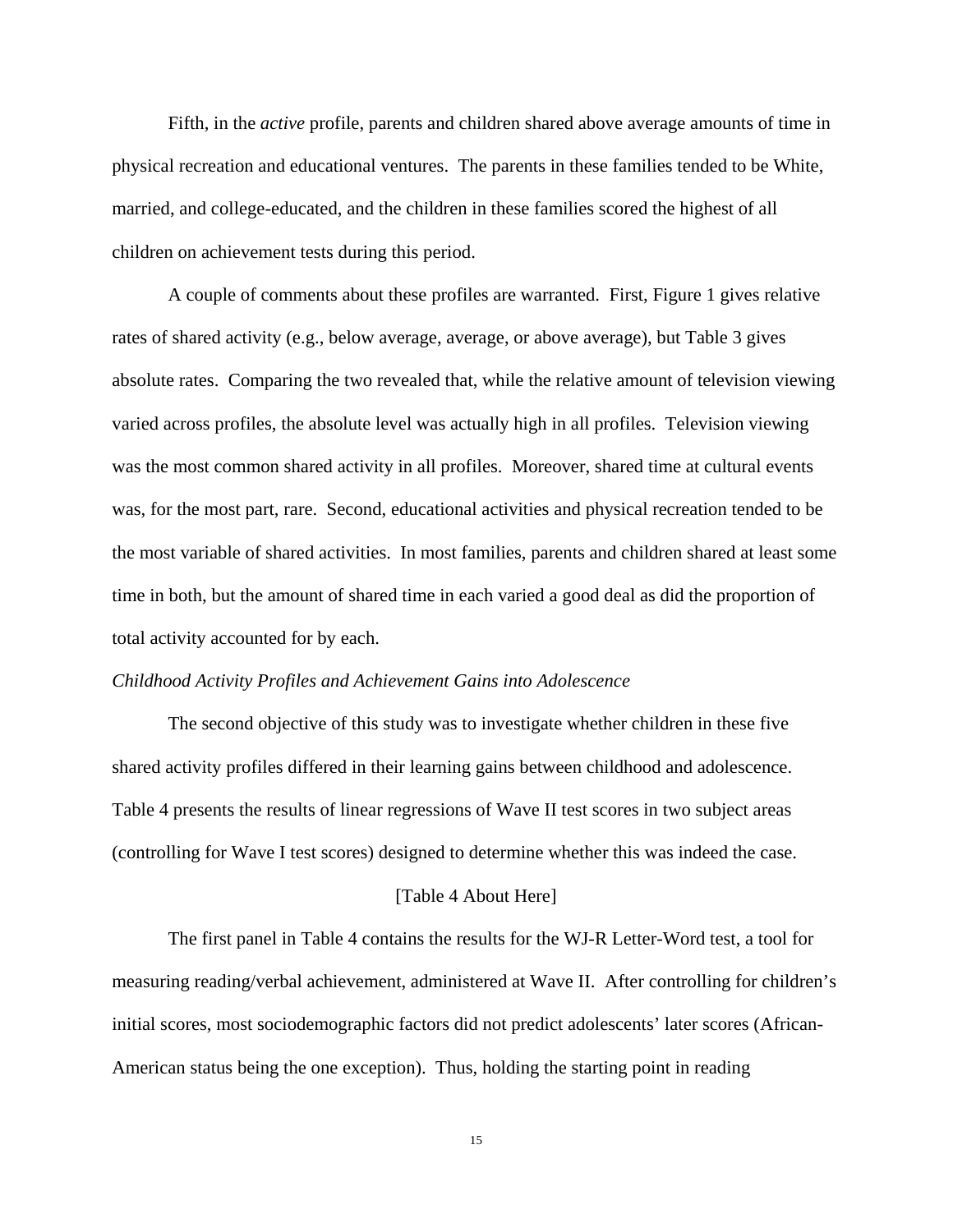achievement equal, adolescents from different demographic populations and family contexts did not exhibit differential *gains* in achievement between childhood and adolescence. At the same time, none of the four shared activity profiles predicted Wave II reading achievement when the TV-focused profile served as the reference category, and the test procedure in STATA indicated that this same pattern held no matter which profile served as the reference.

The second panel in Table 4 contains the results for the WJ-R Applied Problems test, a tool for measuring math achievement, administered at Wave II. These results indicated more sociodemographic and family-related variability in adolescent achievement even after controlling for childhood achievement. Specifically, African-American and Latino/a youth demonstrated lower gains in math achievement between childhood and adolescence, and youth with educated, employed parents (especially fathers) demonstrated greater gains during this period. Compared to membership in the TV-focused profile, membership in the outdoors and cultural profiles predicted greater math achievement at Wave II, net of Wave I achievement, but membership in the other two profiles did not. The test procedure revealed the following rank ordering of shared activity profiles in gains in math achievement: 1) cultural profile, 2) the outdoors profile and the active profile, and 3) the active profile, TV-focused profile, and private profile (the active profile was not significantly different from the other profiles in category 2 or 3).

Thus, although children who came from families with different shared activity profiles did differ, on average, in reading achievement during childhood, they did not differ in their gains in reading achievement between childhood and adolescence. Alternatively, even though shared activity profiles did less to differentiate mean levels of children's math achievement (compared to their reading achievement during childhood), they did differentiate children on gains in math achievement across the transition into adolescence, with children who shared more time with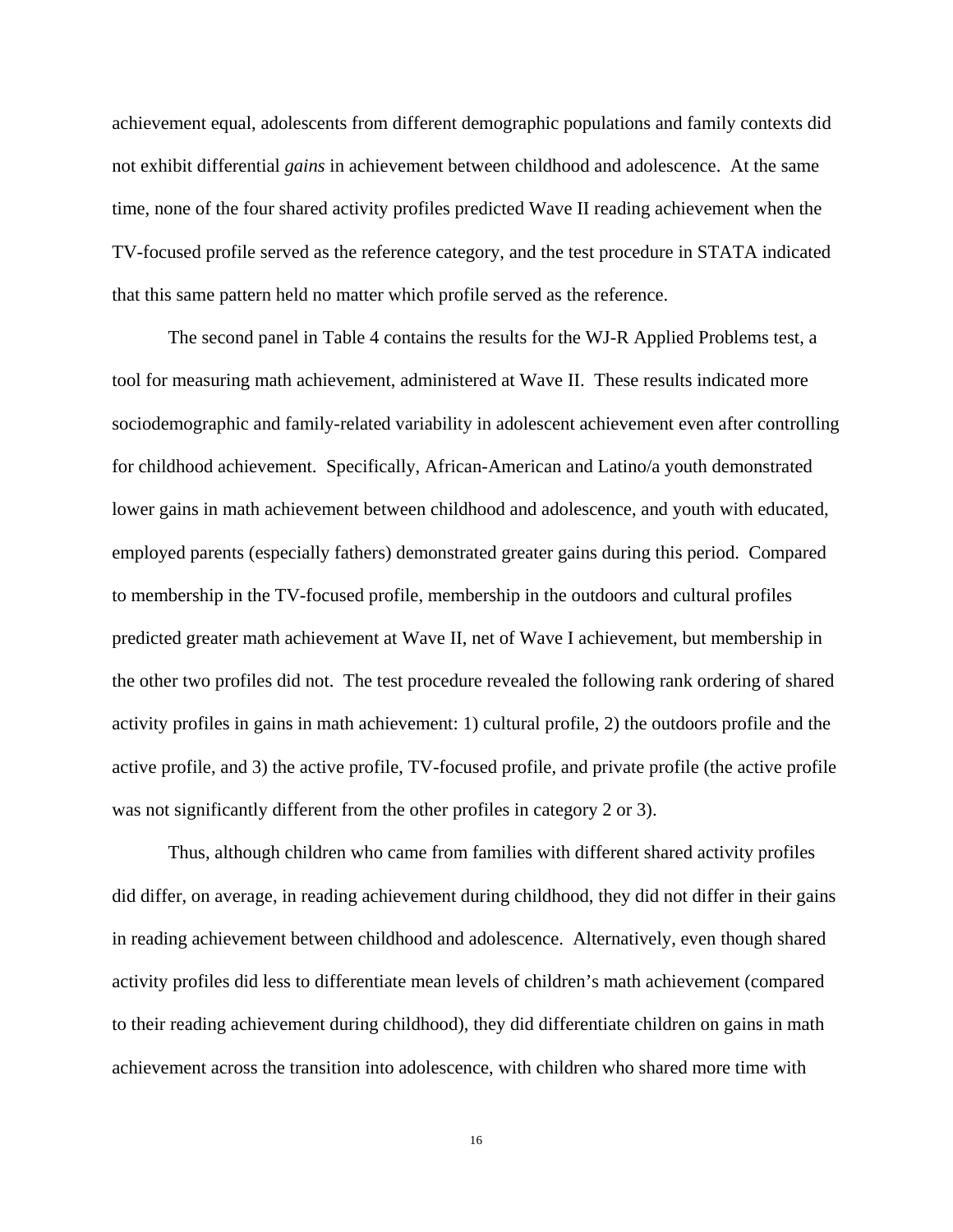their parents in cultural events and physical recreation gaining the most. These results provide some support for our expectation that children who shared more time with their parents in activities outside the home would out-achieve children who spent less time with their parents overall or who spent most of their shared time with parents in home-based activities.

# *Profiles of Shared Activity in Childhood and Adolescence*

The third objective of this study was to assess continuity and change in configurations of shared activity within families as the children in these families transitioned from childhood into adolescence. The first step in doing so was to use cluster analysis to identify shared activity profiles in Wave II, and the second step was to regress these Wave II shared activity profiles on the Wave I shared activity profiles and the sociodemographic controls. Figure 2 presents the results of the five shared activity profiles that emerged from cluster analysis of the Wave II time use data, and Table 5 presents the results from multinomial logistic regressions in which the fivecategory cluster solution from Wave II served as the outcome.

## [Figure 2 About Here]

#### [Table 5 About Here]

As seen in Figure 2, the shared activity profiles did change substantially between childhood and adolescence. In adolescence, an *uninvolved* profile—in which parents and adolescents shared below average amounts of time in all activities—did emerge. In fact, this was the largest profile, by far, during this period. The *TV-focused* and *outdoors* profiles remained, but the cultural and active profiles that were common during childhood were replaced by two different, but related profiles. The *public* profile was similar to the previously observed cultural profile, in that rates of shared time at cultural events were well above average in this profile, but different in the sense that physical recreation replaced educational activity as the other common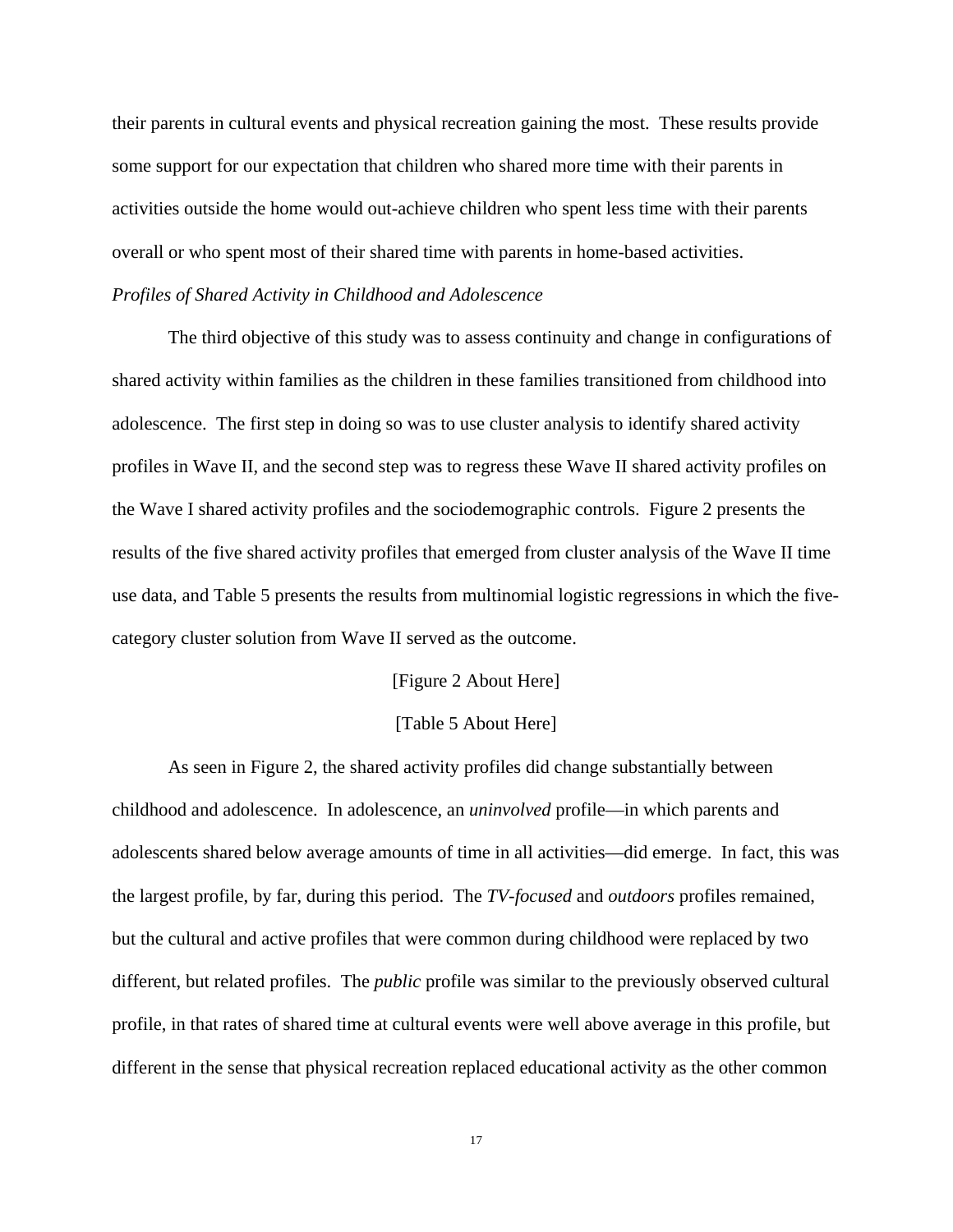shared activity in this profile. Thus, what differentiated parents and adolescents in this profile was that, compared to other families, they tended to share time outside the home. This profile was, by far, the smallest of the five profiles, containing only 71 families. Finally, the *educationfocused* profile was similar to the previously observed active profile, in that it was characterized by above average rates of shared time in educational activities, but different in the sense that these shared activities were not also coupled with shared physical recreation.

For the multinomial logistic analyses, we estimated our base model in several iterations—first estimating the model with the uninvolved profile as the reference against which all other Wave II profiles were compared, then estimating four other models with each of the remaining Wave II profiles serving as the reference, and, in all of these iterations, using the test procedure to assess significant differences in the predictive power of all five of the Wave I profiles on the Wave II profiles. Obviously, these iterations generated an enormous amount of results. Consequently, we have presented the results for the first iteration only in Table 5, and we will summarize the results across iterations here in the text. The best way to do this, we decided, was to track where young people from each of the five shared activity profiles in Wave I ended up in Wave II.

The young people who, as children, had TV-focused profiles of shared activity with their parents tended to remain in the TV-focused profile as adolescents, but the most striking pattern exhibited by this group was that these families were very unlikely to switch into the public profile across the transition into adolescence. The same trend—into the TV-focused profile, not into the public profile—characterized the young people who had been in the outdoors profile of shared activity with their parents as children.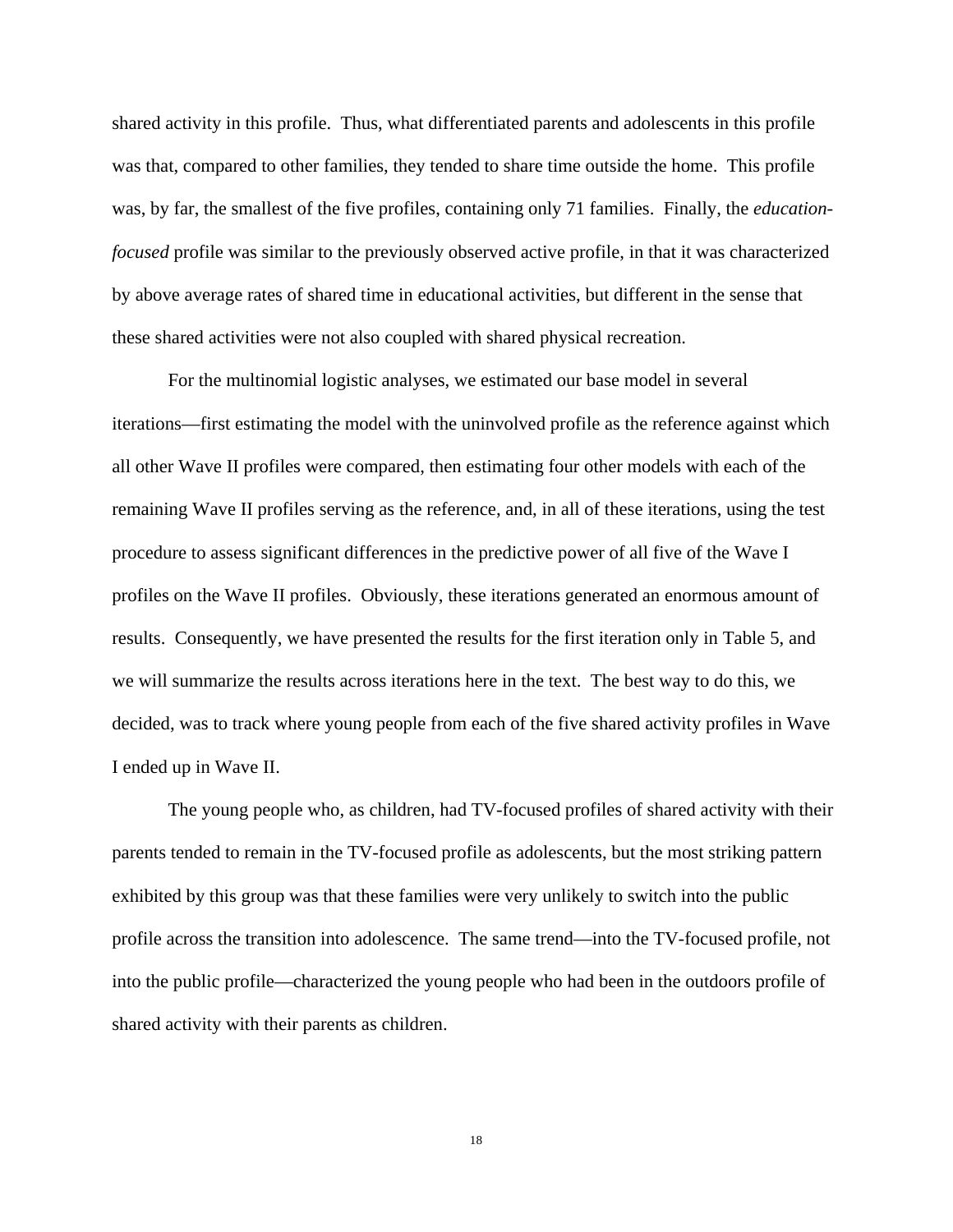Those children whose profiles of shared activity with parents were private or active (educational activities being the commonality between the two at Wave I) demonstrated similar trends over the transition into adolescence. They tended to move into the TV-focused and education-focused profiles, and they were unlikely to move into the outdoors profile. The children in the Wave I private profile, but not the Wave I active profile, were also quite unlikely to be in the public profile as adolescents. One striking characteristic of both of these profiles was that, of all of the Wave I profiles, they were the least predictive of membership in the uninvolved profile at Wave II. Finally, the young people in the cultural profile at Wave I (again, a profile characterized by above average educational activities) demonstrated a trend across the transition into adolescence similar to these other two profiles, with the exception being that the cultural families were *not as unlikely* to move into uninvolved profiles of shared activity.

In line with our expectations, therefore, the tendency in this sample was for shared activity between parents and their children to decrease across the transition into adolescence to the point that the most common family pattern was low shared time across activities. Also in line with expectations, the two least common shared activity profiles in adolescence were those with high rates of shared time in activities typically found outside the home. As for continuity and change in shared activity profiles over time, all types of parent-child relationships became more TV-focused parent-adolescent relationships, even those parent-child relationships that had once been the most active outside the home. Parent-child relationships characterized by aboveaverage educational activities, however, managed to maintain this educational component even as other shared activities that often accompanied this educational component faded over time. Furthermore, the relationships with the highest levels of shared educational activity were the least likely to become generally uninvolved by adolescence.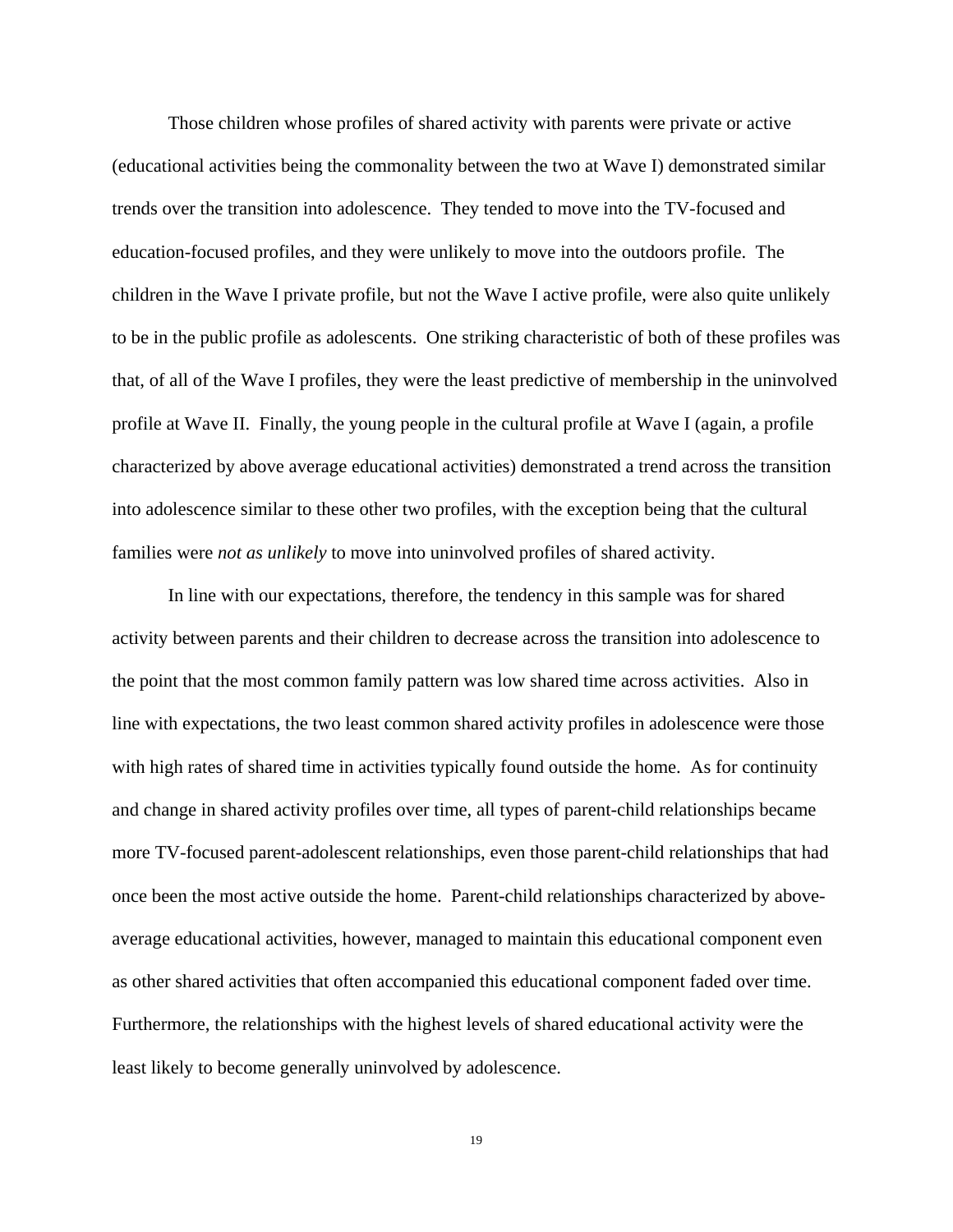#### *CONCLUSIONS*

Time is a precious commodity in modern American society. We do not have enough time to do the things that we want to do, and we scramble to find more minutes and hours to cram into our days. In this time-crunch, what is at stake is not just our own personal time but also the time that we spend with those we love, such as the time that parents and children spend together. This shared time is more than just accumulated minutes. It encompasses the building blocks of family attachments and family resources, and, at the same time, it is the result of these core family processes and statuses. In this way, the time that parents and children spend together—even doing the most mundane things—is central to our understanding of how families function and how individual family members develop, which is why the complicated and challenging collection of time use data in national studies, such as the Child Development Supplement of the PSID, is a valuable resource for social and behavioral scientists.

This study attempted to leverage this valuable resource by exploring the ways that parents and children spend time together in a longitudinal sample in which children crossed the threshold into adolescence. What we found was that general patterns of activity can be found among families and that these general patterns map onto to different demographic populations. Not surprisingly, given other studies of media use (see Bickham et al. 2003), television watching was the primary activity that parents and children shared in our sample. *Everyone* watched a good deal of television in their families, although some certainly watched more than others. What really varied was what other shared activities went along with this television time. In more socioeconomically advantaged families, shared television time was often coupled with activities outside the home, such as physical recreation and attendance at cultural events. In less socioeconomically advantaged families, shared television time was either the sole activity shared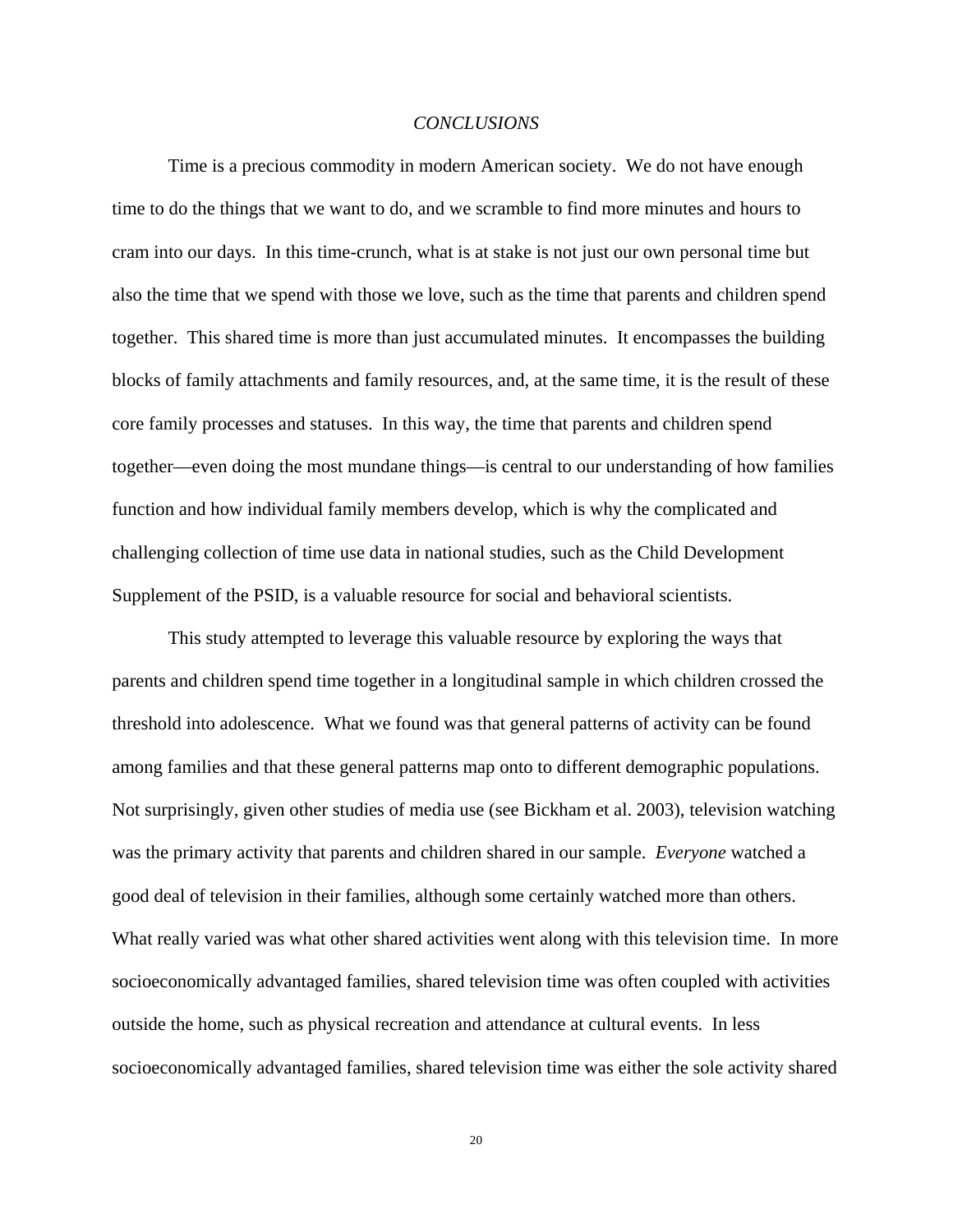between parents and children to any significant degree or else it was coupled with other homebased activities, such as educational work. Activities outside the home were far less common, probably because they are harder to plan, require more organization, and often take money, but, when families did engage in these activities, they tended to engage a lot. For example, few parents spent much time with their children in cultural events, but those who did spent a great deal of time doing so. Thus, the norm in our sample was for parents to find at least one activity in which to spend time with their children, but what this activity might be was highly variable.

Presumably, differences in family activities can translate into corresponding differences in human development, and we did uncover evidence that this was the case. As expected, young people who spent more time with their parents in activities outside the home (e.g., recreational, cultural activities) as children tended to show more growth in math achievement from childhood to adolescence than children whose shared time with parents occurred in the home, and this was especially true of children who engaged in both home-based and public activities with their parents. These findings took sociodemographic characteristics into account, and so they were independent of social class, race, and other factors tapping different cultures, lifestyles, and means. Our interpretation of this finding is that public activities maximize *both* the strengthening of intergenerational bonds in the family and the cultivation of social capital, especially the ability of parents to connect their children to larger social networks. Somewhat puzzling was the finding that this pattern only involved math achievement and did not extend to reading achievement. Decades of educational research has documented that math studies become more complex and demanding during secondary schooling than other subject areas, and this change may factor into the stronger observed connection between shared activities and math achievement during the transition from childhood into adolescence.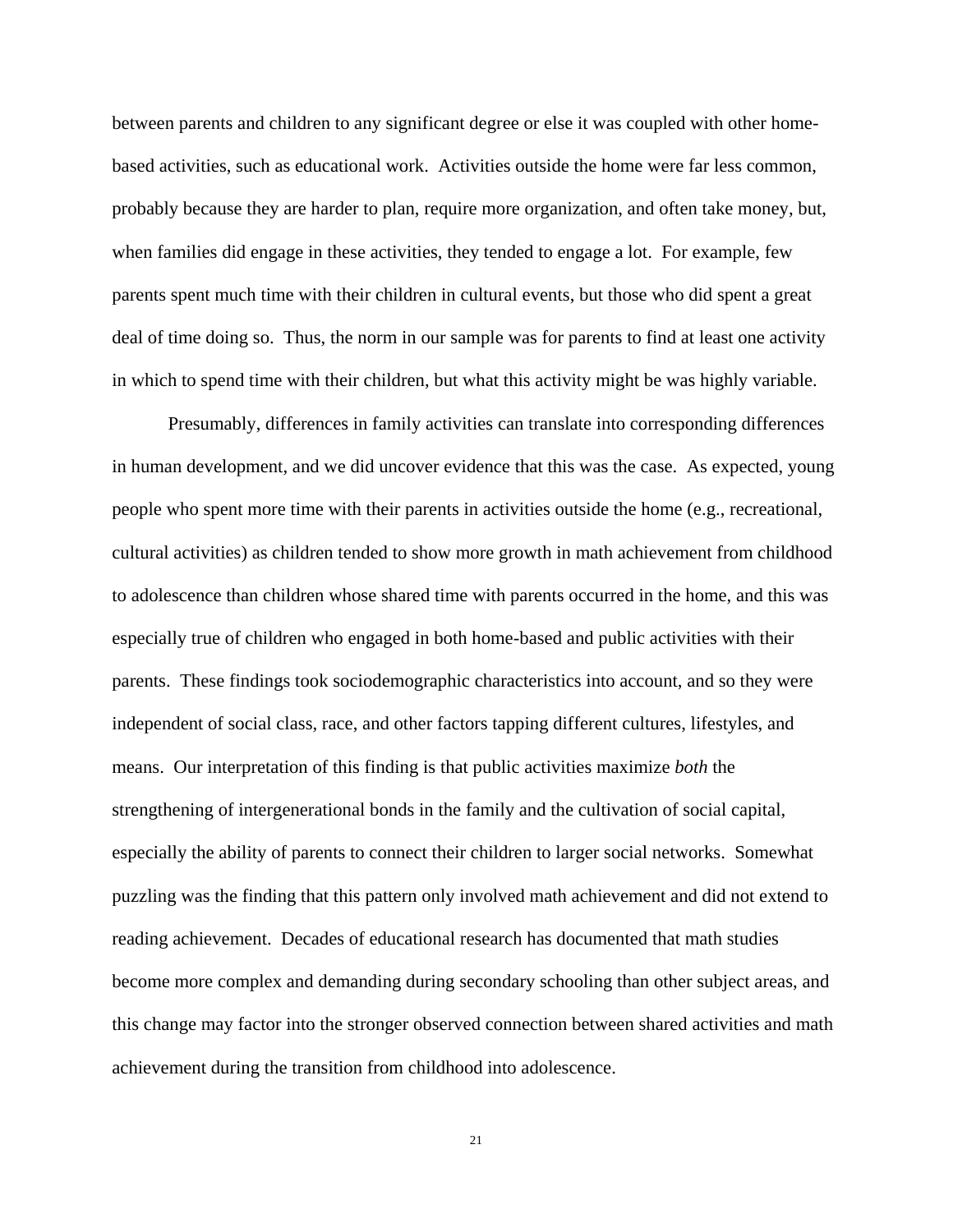The results of our study also echo some of the core themes of adolescent research; namely that adolescents spend less time with their parents as they age because of new time demands, interests, and needs. As the children in our sample transitioned into adolescence, they tended to spend less time with their parents in various activities. In fact, the norm in most families was for parents and adolescents to share few activities. Moreover, the activities that required the most planning and that had the most public visibility were the ones in which the dropoff in shared time was most pronounced. In most relationships, regardless of what they entailed in terms of shared activity during childhood, television-watching became the primary shared activity during adolescence. Educational activities tended to be the one domain of shared activity that really carried over from childhood to adolescence, and, especially when this shared activity was initially large in amount, this domain also appeared to protect against large-scale shifts towards uninvolved parent-child relationships across the transition into adolescence. Why would this domain of activity matter? Unlike more "active" activities (e.g., physical recreation, cultural events), educational activities take less planning and are constantly motivated by the demands of schooling. Unlike other home-based activities (e.g., television viewing), they tend to be more enriching and useful for young people. Thus, because educational activities have to be done by young people across the stages of schooling and because of the potential value of these activities for young people, this domain of activity is one in which parents can and do maintain their presence in the lives of their children.

What do these findings say about the transition from childhood and adolescence? They demonstrate how early patterns of shared activity are a foundation for this transition, with some patterns connected to more successful transitions and others not. They demonstrate that shared activity is sometimes sacrificed during this transition as the time crunch intensifies and the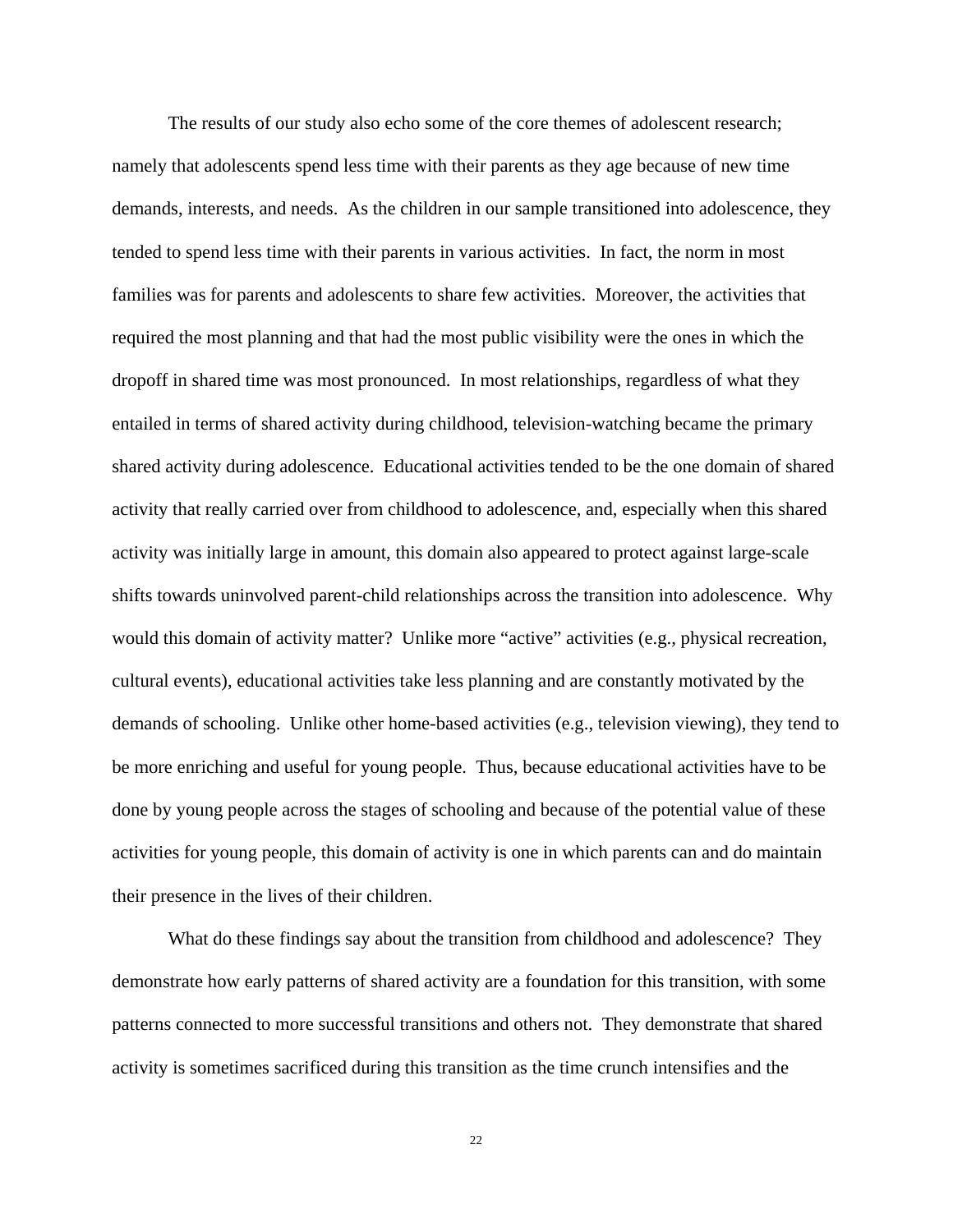motivations for shared activity—on the part of each participant—decrease. At the same time, they suggest that some families manage to find ways to navigate this transition and leave their shared time intact, mostly by focusing on new, less demanding activities or by tying their shared time to outside demands, such as education. Overall, our analysis of time use data in the CDS reveals that shared parent-child time follows its own developmental course, in symphony with the developmental courses of the parents and children themselves. In other words, like the people doing the sharing, shared time changes and adapts as the environment changes.

The results reported in this study and the ways in which we have interpreted these results suggest the need for more study in this area in the future. Holistic perspectives on shared activity reveal new and different things about the inner-workings of families, and future research can expand the application of these perspectives by adding more shared activities to the mix, examining how holistic profiles of parents' daily activities and children's daily activities influence holistic profiles of shared parent-child activities, investigating the developmental significance of these shared activities for parents as well as children, and exploring demographic variability in the developmental significance—for parents and children—of various configurations of time spent together.

Such future research will go a long way towards illuminating what goes on in the family and how what goes on in the family changes over time and across contexts. This insight into the inner workings of the home may then be leveraged to understand the role of the family in demographic inequalities in important markers of child, adult, and family well-being. The time to get a handle on time is now.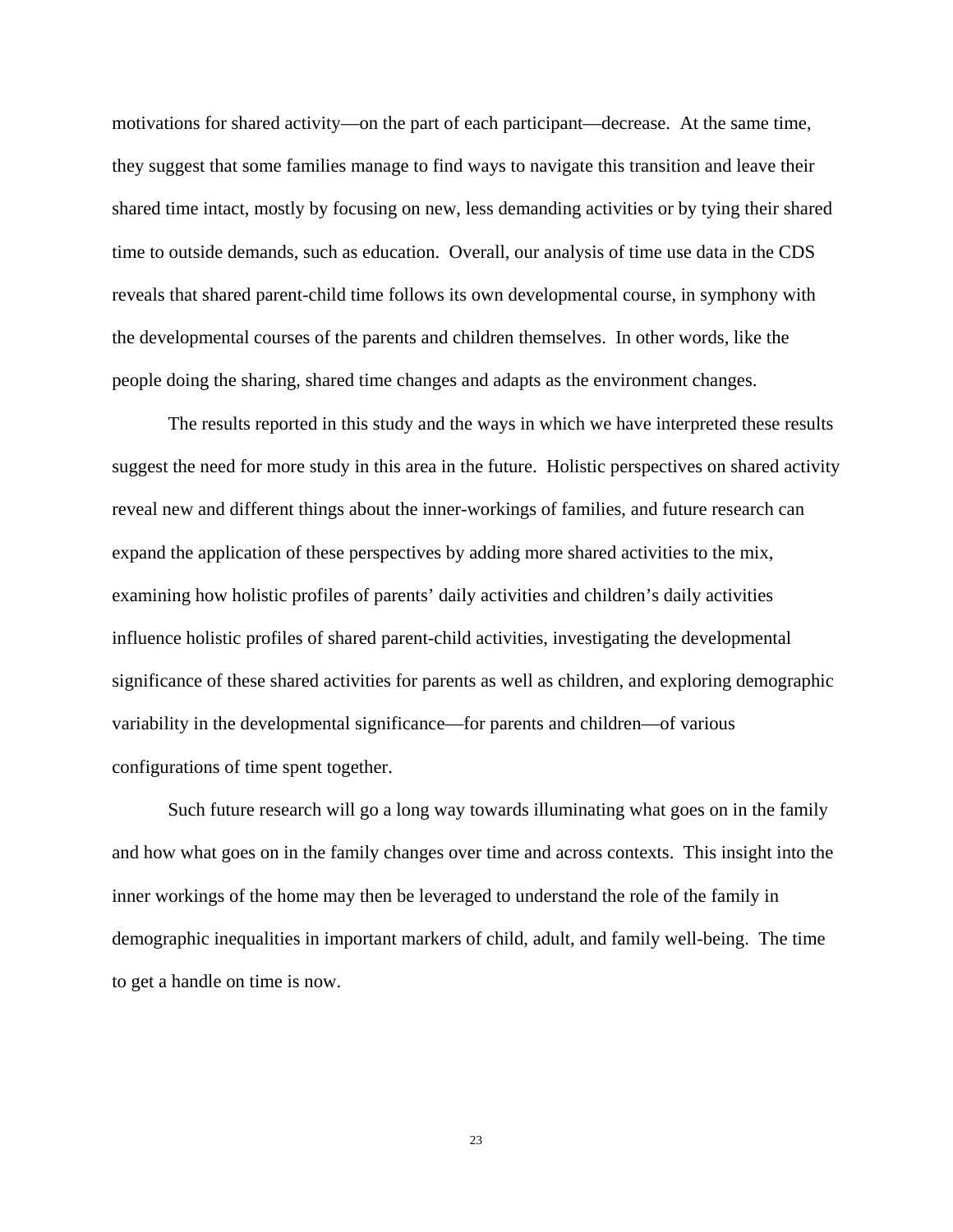### *REFERENCES*

- Amato, P.R. & Gilbreth, J.G. (1999). Nonresident fathers and children's well-being: A metaanalysis. *Journal of Marriage and the Family, 61*, 557-573.
- Bickham, D.S., Vandewater, E.A., Lee, J.H., Caplovitz, A.G., Huston, A.C., & Wright, J.C. (2003). Predictors of children's media use: An examination of three ethnic groups. *Media Psychology, 5,* 107-137.
- Bowlby, J. (1988). *A secure base: Parent-child attachment and healthy human development*. New York: Basicbooks.
- Call, K.T. & Mortimer, J.T. (2001). *Arenas of comfort in adolescence: A study of adjustment in context*. Mahwah, NJ: Erlbaum.
- Chin, T. & Phillips, M. (2004). "Social reproduction and child-rearing practices: Social class, children's agency, and the summer activity gap. *Sociology of Education, 77*, 185-210.

Coleman, J. (1990). *Foundations of social theory*. Cambridge, MA: Harvard.

- Coleman, J. S. (1988). Social capital and the creation of human capital. *American Journal of Sociology*, 94, S95-120.
- Cox, M., & Paley, B. (1997). Families as systems. *Annual Review of Psychology, 48,* 243-267.
- Crosnoe, R. & Elder, G.H. Jr. (2004). Family dynamics, supportive relationships, and educational resilience during adolescence. *Journal of Family Issues,* 25, 571-602.
- Demo, D.H. & Acock, A.C. (1996). Family structure, family process, and adolescent well-being. *Journal of Research on Adolescence, 6*, 457-488.
- Dornbusch, S.M. (1989). The sociology of adolescence. *Annual Review of Sociology, 15,* 233- 259.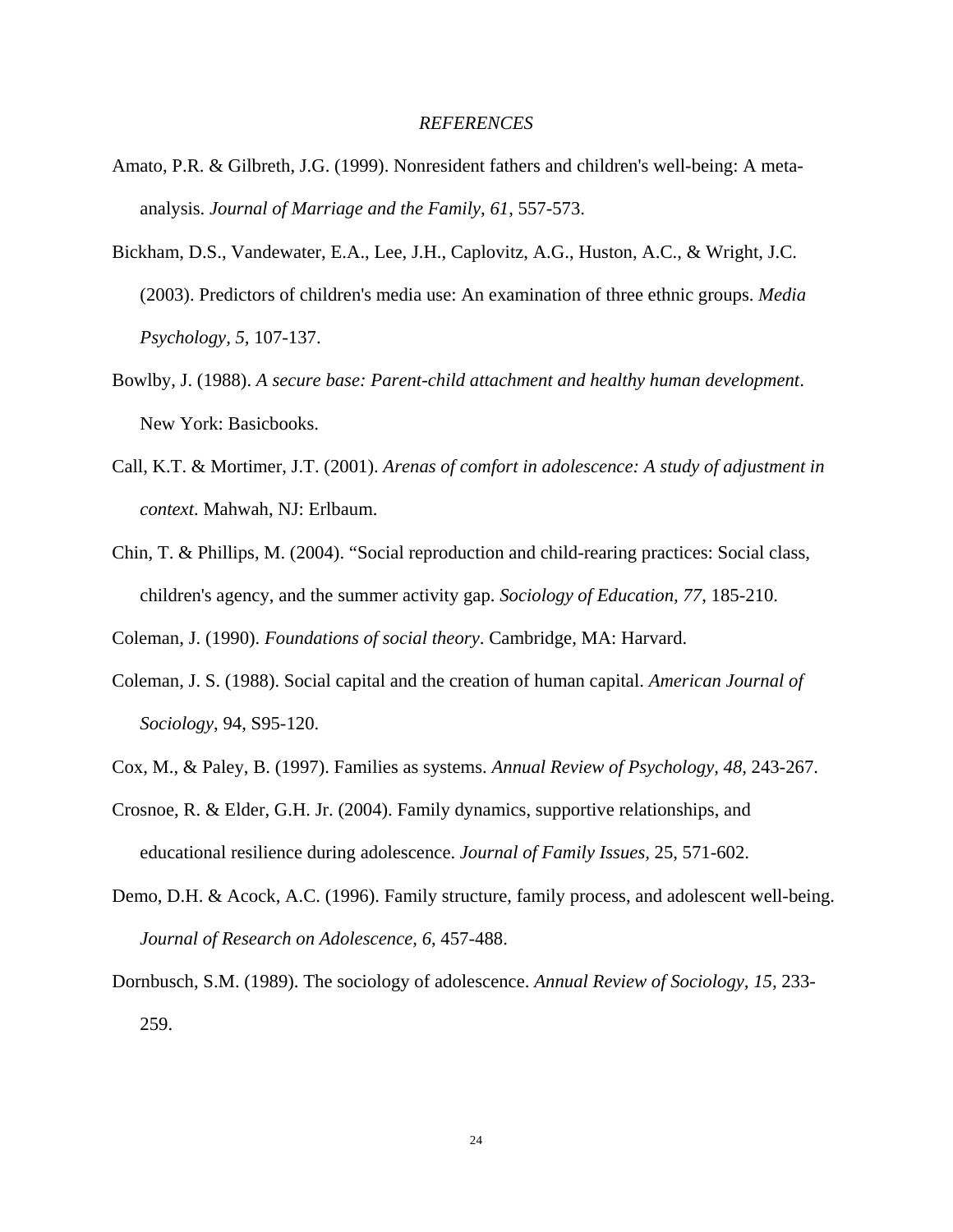- Furstenberg, F. & Hughes, M. E. (1993). Social capital and successful development among atrisk youth. *Journal of Marriage and Family, 57*, 580 - 592.
- Furstenberg, F., Cook, T., Eccles, J., Elder, G. H., Jr., & Sameroff, A. (1999). *Managing to make it: Urban families and adolescent success.* Chicago, IL: University of Chicago Press.
- Furstenberg, F.F. (2000). The sociology of adolescence and youth in the 1990s: A critical commentary. *Journal of Marriage and Family, 62*, 896-910.
- Grotevant, H.D. (1998). Adolescent development in family contexts. In W. Damon (Ed.), *Handbook of Child Psychology* (Pp. 1097-1147). New York: Wiley.
- Hofferth, S.L. (1998). Healthy environments, healthy children: Children in families. Ann Arbor, MI: Institute for Social Research.
- Kerckhoff, A.C. (1993). *Diverging pathways: Social structure and career deflections*. New York: Cambridge.
- Magnusson, D., & Cairns, R.B. (1996). Developmental science: Toward a unified framework. Pp. 7-30 in R.B. Cairns, G.H. Elder, & E.J. Costello (Eds.), *Developmental science*. New York: Cambridge University Press.
- Pianta, R.C. & Walsh, D.J. (1996). *High-risk children in schools: Constructing sustaining relationships*. New York: Routledge.
- Sayer, L.C., Bianchi, S.M., & Robinson, J.P. (2004). Are parents investing less in children? Trends in mothers' and fathers' time with children. *American Journal of Sociology, 110*, 1- 43.
- Schneider, B. & Stevenson, D. (1999). *The ambitious generation: America's teenagers, motivated but directionless*. New Haven: Yale.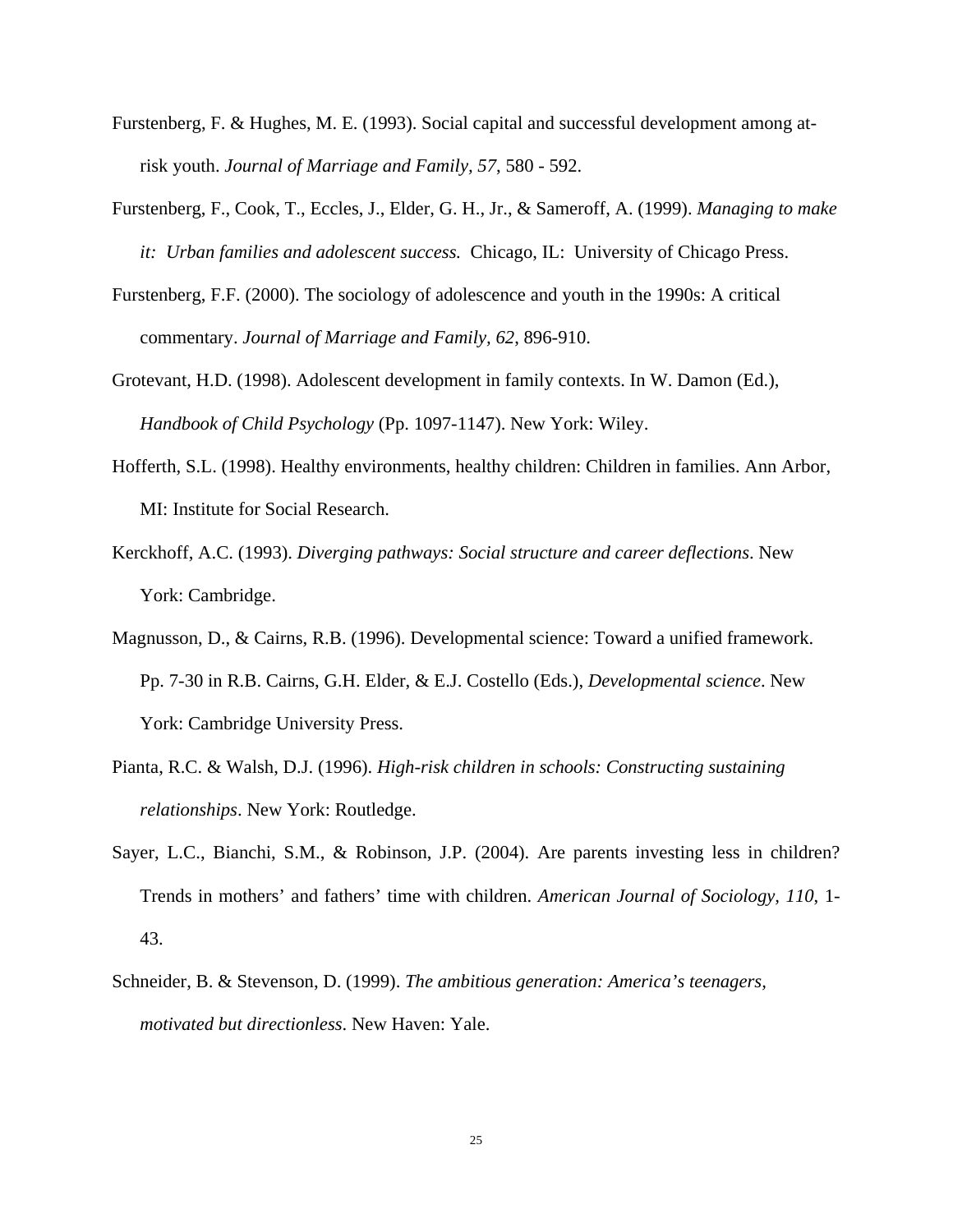- Steinberg, L.D. (2001). We know some things: Parent-adolescent relationships in retrospect and prospect. *Journal of Research on Adolescence,* 11, 1-20.
- Zick, C.D., Bryant, W.K., & Osterbacka, E. (2001). Mothers' employment, parental involvement, and the implications for intermediate child outcomes. *Social Science Research, 30*, 25-49.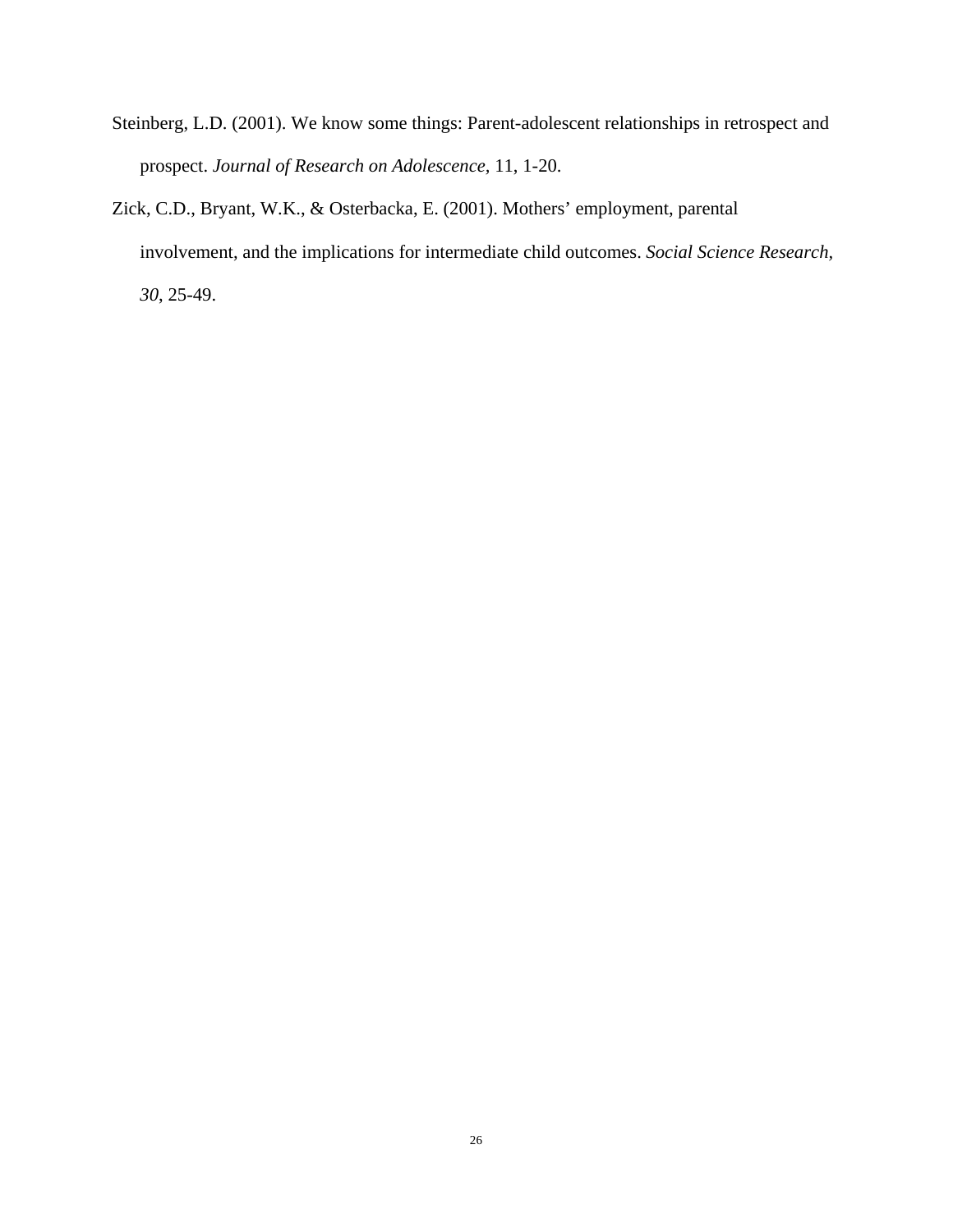|                                                 | M(SD)        |              |             |             |                    |
|-------------------------------------------------|--------------|--------------|-------------|-------------|--------------------|
|                                                 | Sample $1^a$ | Sample $2^b$ | Sample $3c$ | Sample $4d$ | Sample $5^{\circ}$ |
| Female                                          | .50          | .50          | .50         | .51         | .52                |
|                                                 | (.50)        | (.50)        | (.50)       | (.50)       | (.50)              |
| Age (years)                                     | 9.54         | 9.46         | 9.49        | 9.47        | 9.48               |
|                                                 | (1.72)       | (1.68)       | (1.68)      | (1.67)      | (1.69)             |
| Non-Latino/a White                              | .45          | .46          | .50         | .50         | .49                |
|                                                 | (.50)        | (.50)        | (.50)       | (.50)       | (.50)              |
| Parent education (college graduate)             | .50          | .52          | .54         | .55         | .56                |
|                                                 | (.50)        | (.50)        | (.50)       | (.50)       | (.50)              |
| n                                               | 1,620        | 1,294        | 1,072       | 944         | 857                |
| <sup>a</sup> CDS-I children aged 7-12           |              |              |             |             |                    |
| $b$ Sample 1 mambage who negliginated in CDS II |              |              |             |             |                    |

*Table 1. Sample Characteristics for Each Stage of the Sample Selection Process* 

 $\frac{1}{2}$  Sample 1 members who participated in CDS-II

 $\frac{1}{6}$  Sample 2 members who had valid time use data in CDS-I  $\frac{1}{6}$  Sample 3 members who had valid time use data in CDS-II

 $\rm{^e}$  Sample 3 members who had valid time use data in CDS-II<br> $\rm{^e}$  Sample 4 members who had valid achievement test data in CDS-I and CDS-II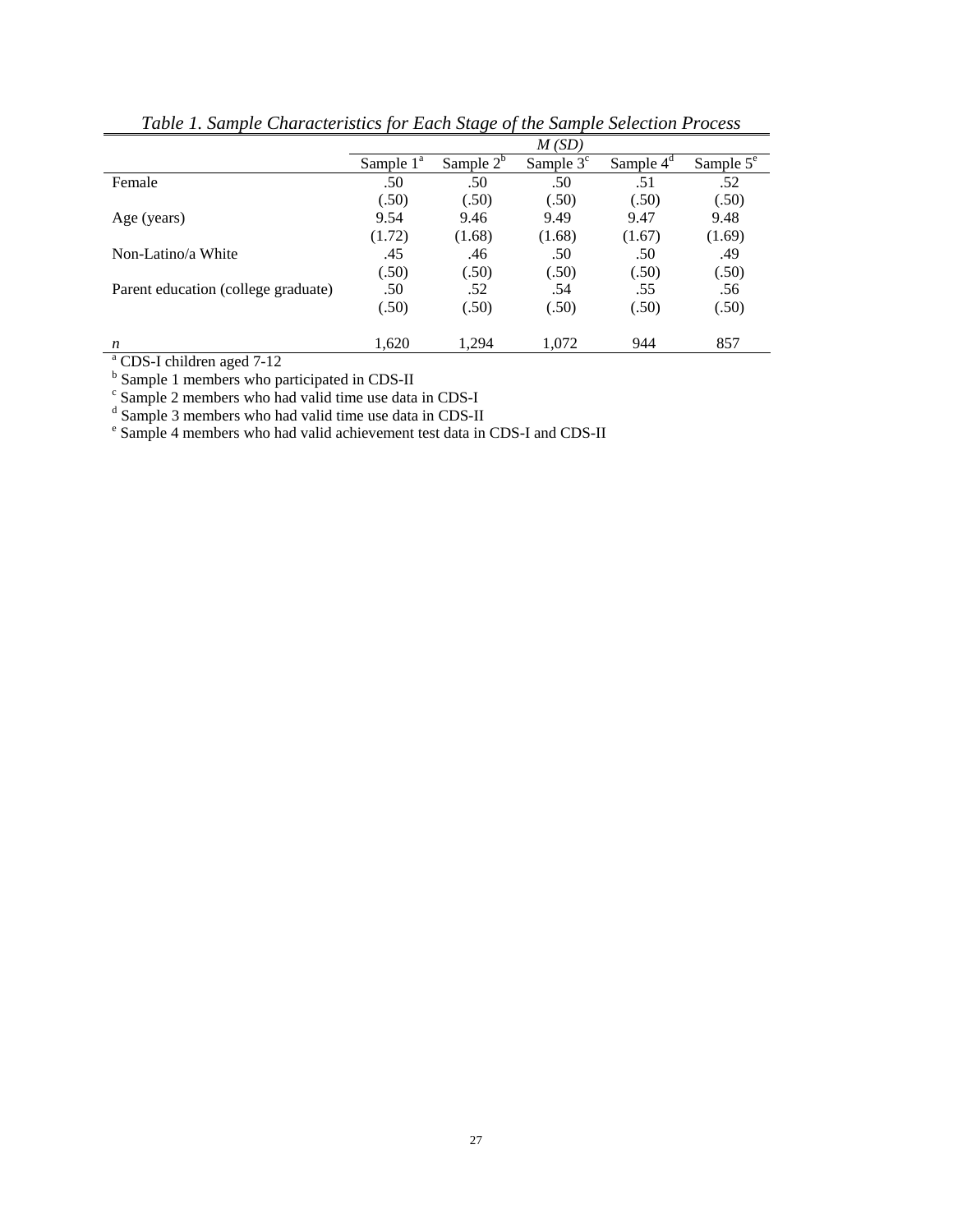|                                                  | M      | SD     |
|--------------------------------------------------|--------|--------|
| <b>Shared Time Use (Total Minutes)</b>           |        |        |
| Television (Wave I)                              | 197.78 | 142.44 |
| Television (Wave II)                             | 160.53 | 153.65 |
| Physical recreation (Wave I)                     | 78.25  | 96.08  |
| Physical recreation (Wave II)                    | 51.81  | 95.53  |
| Cultural events (Wave I)                         | 10.01  | 29.18  |
| Cultural events (Wave II)                        | 9.67   | 31.94  |
| Educational activities (Wave I)                  | 25.28  | 31.93  |
| Educational activities (Wave II)                 | 27.21  | 45.68  |
| W.J-R Achievement Test Scores                    |        |        |
| Reading (Wave I)                                 | 106.35 | 17.40  |
| Reading (Wave II)                                | 102.41 | 20.02  |
| Math (Wave I)                                    | 108.35 | 16.09  |
| Math (Wave II)                                   | 100.14 | 17.55  |
| Sociodemographic Characteristics                 |        |        |
| Gender (female)                                  | .52    | .50    |
| Age (years)                                      | 9.48   | 1.69   |
| Non-Latino/a White                               | .49    | .50    |
| African-American                                 | .40    | .49    |
| Latino/a                                         | .06    | .24    |
| Asian-American                                   | .01    | .12    |
| Other race/ethnicity                             | .03    | .17    |
| Family structure (two-parent)                    | .62    | .49    |
| Number of other children in home                 | 1.39   | 1.04   |
| Parent education (college graduate) <sup>a</sup> | .56    | .50    |
| Two parents employed                             | .46    | .50    |
| Father employed                                  | .40    | .49    |
| Mother employed                                  | .02    | .15    |
| No parent employed                               | .12    | .32    |

*Table 2. Descriptive Statistics for All Study Variables*

 $n = 857$ 

<sup>a</sup> Mode imputed for those missing on parent education information. A binary marker of missingness/imputation was included in all analyses.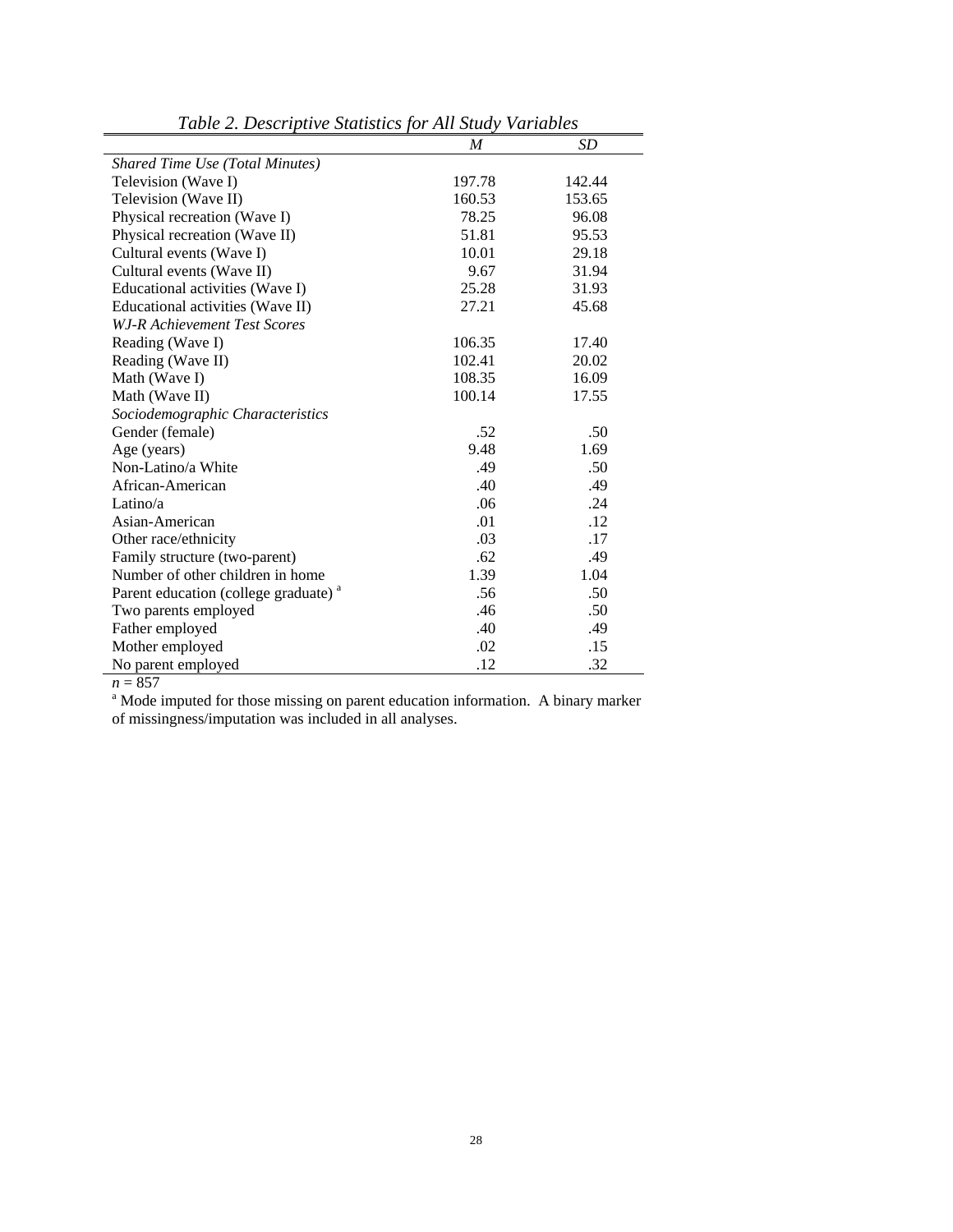|                                                  | M(SD)               |                     |                     |                     |                    |
|--------------------------------------------------|---------------------|---------------------|---------------------|---------------------|--------------------|
|                                                  | TV-Focused          | Private             | Outdoors            | Cultural            | Active             |
| Shared Time Use (Total Minutes)                  |                     |                     |                     |                     |                    |
| Television                                       | $352.05_a$          | $336.78_a$          | $102.17_d$          | 139.61 <sub>b</sub> | $109.97_c$         |
|                                                  | (88.69)             | (87.67)             | (73.82)             | (109.16)            | (78.00)            |
| Physical recreation                              | $64.22_c$           | 32.93 <sub>d</sub>  | $103.50_a$          | $62.73_c$           | 84.32 <sub>b</sub> |
|                                                  | (84.41)             | (70.72)             | (106.77)            | (84.94)             | (97.89)            |
| Cultural events                                  | 1.39 <sub>b</sub>   | .31 <sub>b</sub>    | .41 <sub>h</sub>    | $96.69_a$           | .63 <sub>b</sub>   |
|                                                  | (7.04)              | (3.03)              | (3.58)              | (14.82)             | (.59)              |
| <b>Educational activities</b>                    | $5.27_c$            | $66.82_a$           | $5.81_c$            | 29.43 <sub>h</sub>  | $67.81_a$          |
|                                                  | (1.63)              | (17.95)             | (10.83)             | (34.11)             | (18.50)            |
| W.J-R Achievement Test Scores                    |                     |                     |                     |                     |                    |
| Reading (Wave I)                                 | 104.77 <sub>b</sub> | 103.97 <sub>b</sub> | 106.31 <sub>b</sub> | $107.20_{ab}$       | $109.97_a$         |
|                                                  | (17.38)             | (14.81)             | (17.15)             | (17.22)             | (19.22)            |
| Math (Wave I)                                    | $107.15_{ab}$       | 106.75 <sub>b</sub> | $109.06_{ab}$       | $108.41_{ab}$       | $109.69_a$         |
|                                                  | (15.13)             | (15.47)             | (16.89)             | (15.53)             | (16.47)            |
| Sociodemographic Characteristics                 |                     |                     |                     |                     |                    |
| Gender (female)                                  | .53                 | .56                 | .51                 | .48                 | .51                |
|                                                  | (.50)               | (.50)               | (.50)               | (.50)               | (.50)              |
| Age (years)                                      | 9.39                | 9.53                | 9.48                | 9.63                | 9.51               |
|                                                  | (1.74)              | (1.57)              | (1.72)              | (1.79)              | (1.54)             |
| Non-Latino/a White                               | .45 <sub>c</sub>    | .41 <sub>c</sub>    | .50 <sub>bc</sub>   | $.61_a$             | $.55_{ab}$         |
|                                                  | (.50)               | (.49)               | (.50)               | (.49)               | (.50)              |
| Family structure (two-parent)                    | .60 <sub>ab</sub>   | .62 <sub>ab</sub>   | .59 <sub>h</sub>    | $.71_a$             | $.67_a$            |
|                                                  | (.49)               | (.49)               | (.49)               | (.46)               | (.47)              |
| Parent education (college graduate) <sup>a</sup> | .46 <sub>c</sub>    | $.48_{\rm bc}$      | .57 <sub>b</sub>    | .65 <sub>ab</sub>   | $.67_a$            |
|                                                  | (.50)               | (.50)               | (.50)               | (.48)               | (.47)              |
| Two parents employed                             | .37 <sub>c</sub>    | .52 <sub>b</sub>    | .45 <sub>h</sub>    | $.69_a$             | .42 <sub>bc</sub>  |
|                                                  | (.49)               | (.50)               | (.50)               | (.47)               | (.50)              |
| n                                                | 219                 | 98                  | 314                 | 83                  | 143                |

*Table 3. Breakdown of Five Shared Activity Profiles in Childhood*

<sup>a</sup> Mode imputed for those missing on parent education information. A binary marker of missingness/imputation was included in all analyses.

Note: Means with different subscripts differ significantly according to regression comparisons in STATA, with "a" representing the largest mean.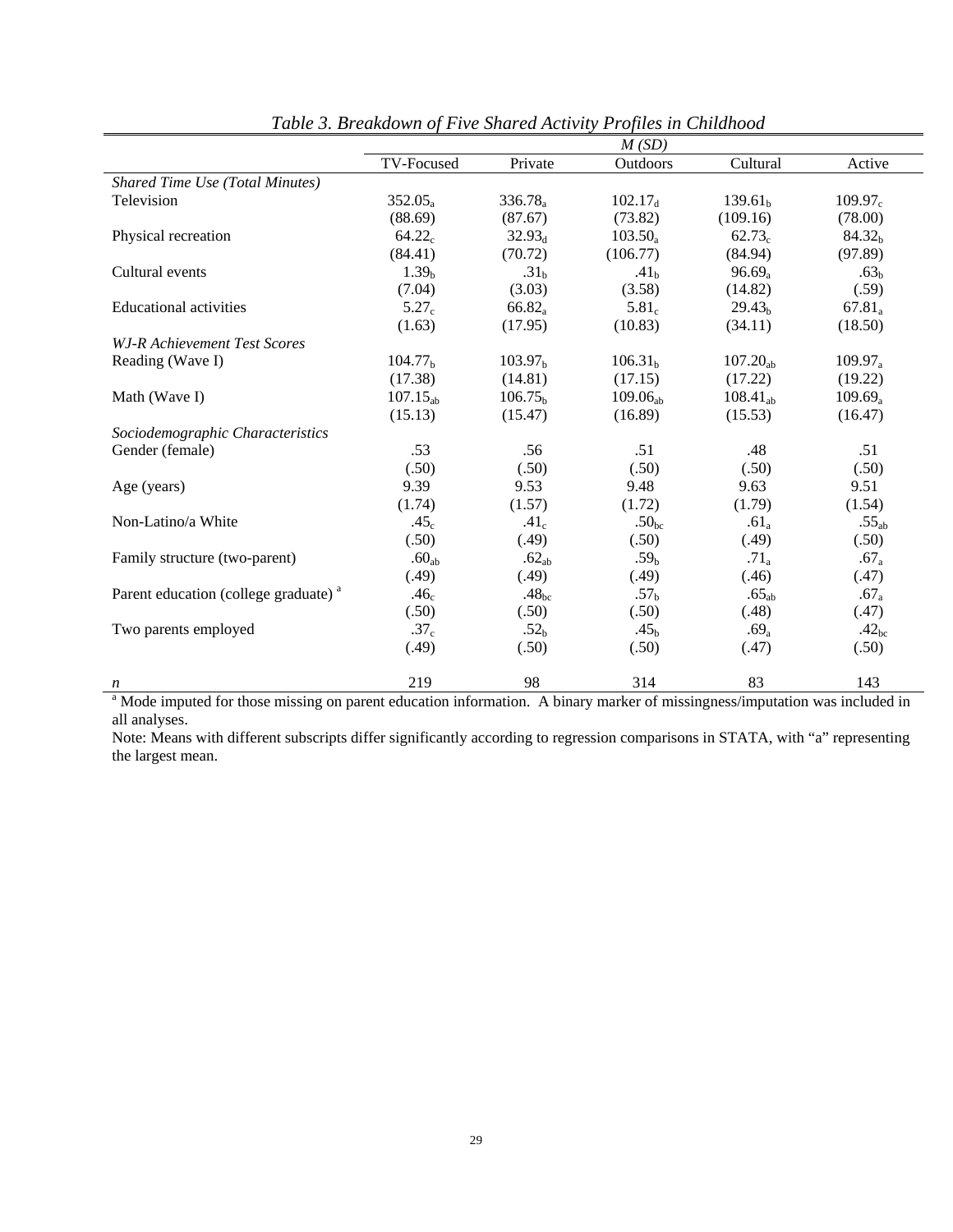|                                                  | Reading          |           | Math             |           |
|--------------------------------------------------|------------------|-----------|------------------|-----------|
|                                                  | $\boldsymbol{b}$ | $\cal SE$ | $\boldsymbol{b}$ | $\cal SE$ |
| Sociodemographic Characteristics                 |                  |           |                  |           |
| Gender (female)                                  | 1.66             | 1.22      | $-.98$           | 1.05      |
| Age (years)                                      | $-.20$           | .34       | .58              | .39       |
| Non-Latino/a White <sup>a</sup>                  |                  |           |                  |           |
| African-American                                 | $-3.78*$         | 1.75      | $-5.51***$       | 1.49      |
| Latino/ $a$                                      | $-1.46$          | 2.52      | $-5.51*$         | 2.52      |
| Asian-American                                   | .81              | 6.63      | 10.44            | 8.22      |
| Other race/ethnicity                             | .23              | 4.31      | .80              | 5.55      |
| Family structure (two-parent)                    | 1.64             | 2.79      | 1.55             | 1.72      |
| Number of other children in home                 | $-.84$           | .73       | $-1.00$          | .60       |
| Parent education (college graduate) <sup>b</sup> | 2.16             | 1.44      | $3.04*$          | 1.52      |
| Two parents employed <sup>a</sup>                | .24              | 2.74      | $5.77*$          | 3.22      |
| Father employed                                  | .53              | 2.16      | $7.69***$        | 2.95      |
| Mother employed                                  | $-2.82$          | 2.95      | 5.93             | 4.41      |
| No parent employed                               |                  |           |                  |           |
| <b>Wave I Achievement Test Scores</b>            |                  |           |                  |           |
| Reading                                          | $.77***$         | .04       |                  |           |
| Math                                             |                  |           | $.54***$         | .05       |
| <b>Shared Activity Profiles in Childhood</b>     |                  |           |                  |           |
| TV-focused <sup>a</sup>                          |                  |           |                  |           |
| Private                                          | $-.59$           | 2.11      | $-.27$           | 1.99      |
| Outdoors                                         | .36              | 1.59      | $3.31+$          | 1.91      |
| Cultural                                         | 3.85             | 2.87      | $4.45*$          | 2.23      |
| Active                                           | 2.27             | 2.08      | .84              | 1.84      |
| Intercept                                        | $-.20$           | .34       | $-.58$           | .39       |
| n                                                | 857              |           | 857              |           |

*Table 4. Results from Linear Regression Models Predicting Wave II Achievement Test Score*

 $\frac{857}{857}$ <br><sup>a</sup> Reference category for set of dummy variables (race/ethnicity, parent employment status, shared activity profile).<br><sup>b</sup> Mode imputed for those missing on parent education information. A binary marker of m included in all analyses.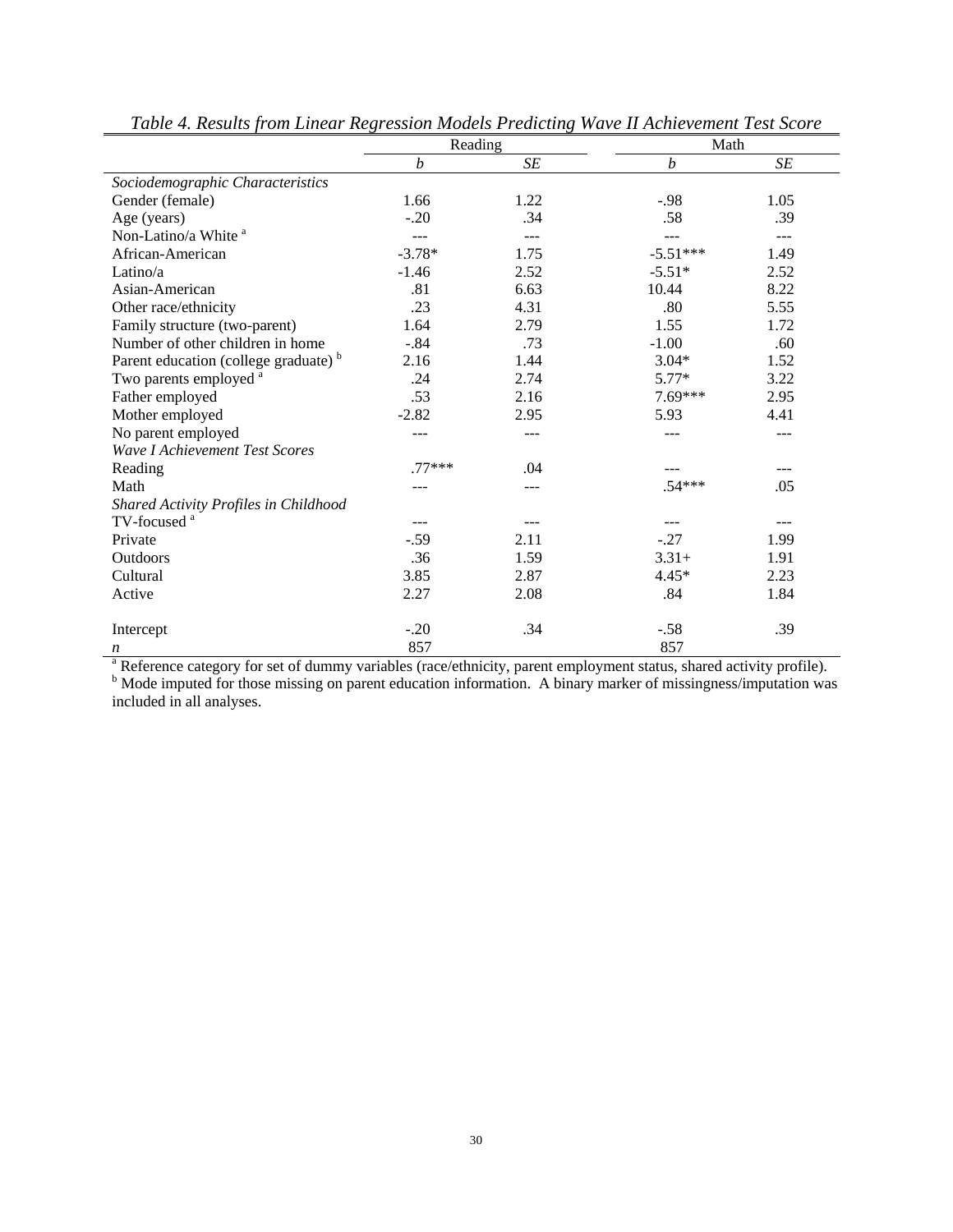|                                       | Odds Ratios Compared to Uninvolved Profile |                 |         |            |
|---------------------------------------|--------------------------------------------|-----------------|---------|------------|
|                                       |                                            |                 |         | Education- |
|                                       | TV-Focused                                 | <b>Outdoors</b> | Public  | Focused    |
| Shared Activity Profiles in Childhood |                                            |                 |         |            |
| TV-focused <sup>a</sup>               | ---                                        |                 |         | ---        |
| Private                               | 1.80                                       | .88             | $3.67*$ | 1.45       |
| <b>Outdoors</b>                       | .99                                        | $.49*$          | 2.03    | 1.06       |
| Cultural                              | .84                                        | $.24*$          | 2.01    | .84        |
| Active                                | $1.95+$                                    | .64             | $3.16*$ | $2.18*$    |
|                                       |                                            |                 |         |            |
| Intercept                             | .97                                        |                 |         |            |
| n                                     | 857                                        |                 |         |            |

*Table 5. Results from Multinomial Logistic Regression Models Predicting Wave II Shared Activity Profiles* 

Note: These models controlled for gender, age, race/ethnicity, family structure, number of other children in the household, parent education, and parent employment status.<br><sup>a</sup> Reference estatory for set of dummy veriables for shared a

<sup>a</sup> Reference category for set of dummy variables for shared activity profile.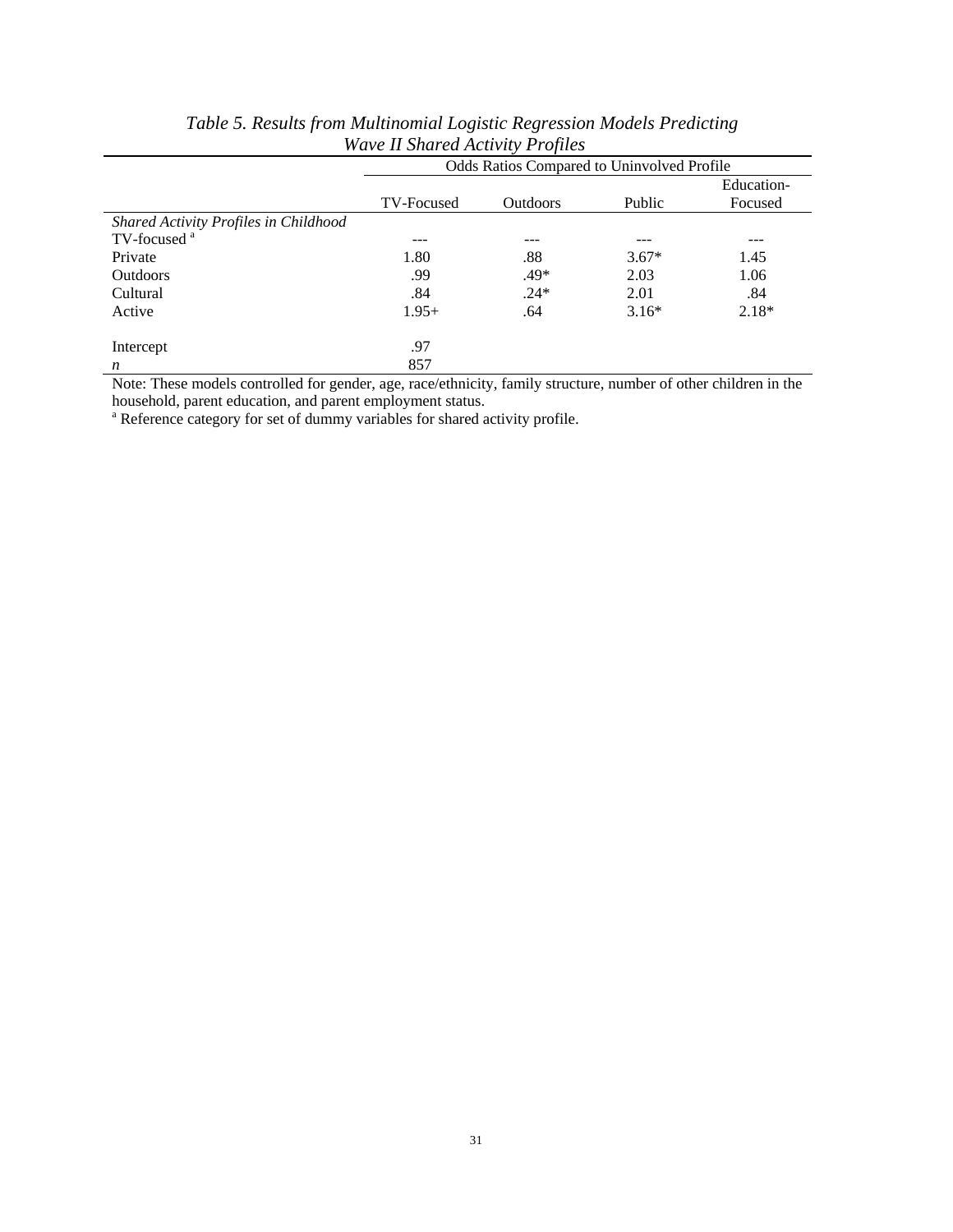*Figure 1. Five Profiles of Shared Activity During Childhood*